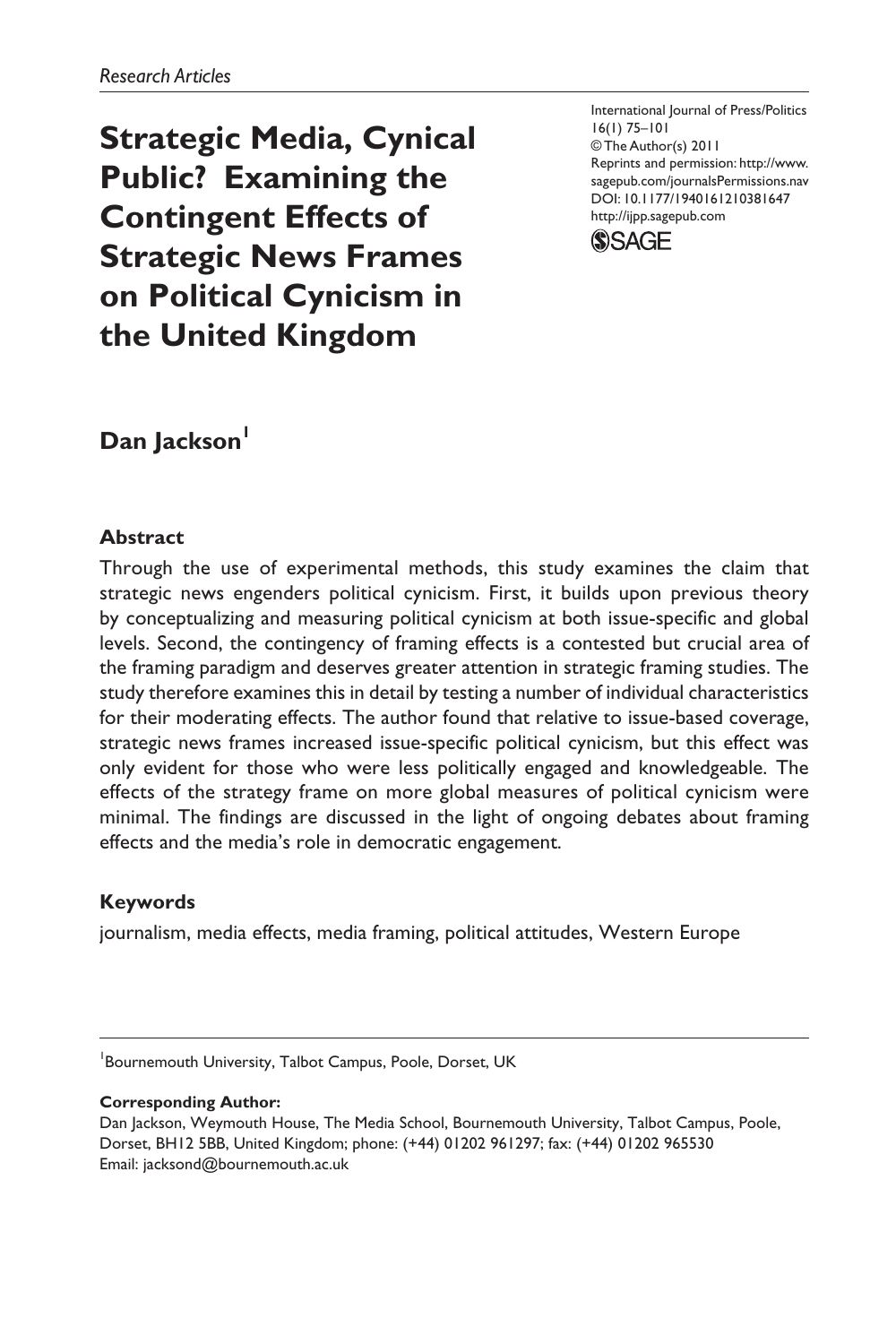On September 2, 2008, the then–United Kingdom Chancellor of the Exchequer, Alastair Darling, announced that the minimum threshold for stamp duty to be paid on house purchases would rise from £125,000 to £175,000. The move was an attempt to breathe life into the stagnating property market and enable first-time buyers to afford houses. This is how the UK's main commercial broadcasting channel, ITV News at Ten, led its program on this day:

Home hell: will Brown's handout rescue the property market, and save his skin?

The much-heralded plan to shore up the housing market was finally set out today with an unexpected change to stamp duty. The Prime Minister said he wanted to help people through a difficult situation, but has he done enough to make sure he hangs on to his own set of keys to Number 10?

Readers familiar with recent trends in political journalism may recognize this story as an example of the strategic framing of news. This is where policy pronouncements such as the one above are primarily interpreted by journalists for their contribution towards the political prospects of the politicians involved, rather than their impact on the housing market (in this case), wider economy, or people's lives. Such news emphasizes the tactics employed by politicians in pursuing policy goals, as well as their performance, styles of campaigning, and personal battles in the political arena, whether it be in office, opposition, or during elections (de Vreese and Elenbaas 2008). This perspective does not deny that party political or electoral considerations sometimes motivate politics. The complaint, however, is that political debate is being eroded by a journalism that is obsessed with interpreting political actions through a prism of winning and losing and the strategies associated with this.

In this article, I take up the concern that contemporary news' focus on the strategic game of politics is feeding political cynicism (Cappella and Jamieson 1997; Patterson 1993). I examine the "spiral of cynicism" thesis in the UK in the nonelection policy arena rather than the more typically studied campaign context. More specifically, the effects of strategic news are examined in the context of a debate in 2003 over Britain's potential entry to the European single currency. Previous research has found variables such as political sophistication and partisanship to moderate certain framing effects (de Vreese 2004; de Vreese and Elenbaas 2008; Valentino et al. 2001), though such research has not elicited consistent results. With this in mind, the article develops and then tests the proposition that a number of other individual characteristics may moderate strategic framing effects. Consequently, the findings of the study open up the possibility that we might consider sophistication and "political engagement" more generally as important indicators of who is most susceptible to the effects of strategic news. Finally, I argue that there is value in conceptualizing and measuring political cynicism at two levels: first, towards the politicians involved in a policy debate; and second, towards politicians generally. Findings suggest that such a distinction is warranted.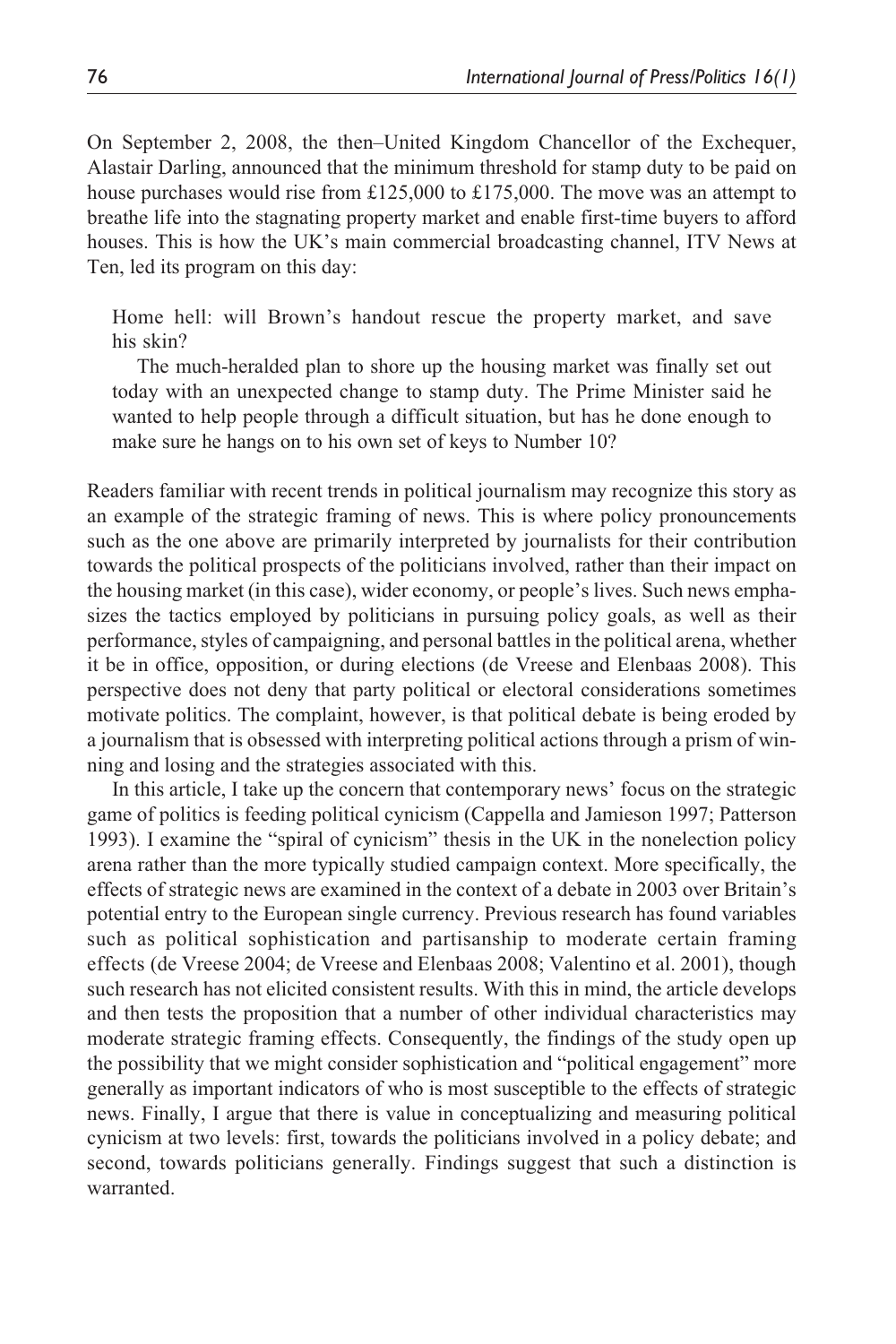## **Strategic Frames and Their Effects**

It is argued that journalists are increasingly using the strategic frame as their default position when covering politics, and election campaigns in particular (Blumler 1997; Cappella and Jamieson 1997; Entman 1989). This argument has largely been upheld by a series of election content analyses since the early 1990s (e.g., Jamieson 1992; Just et al. 1999; Kerbel et al. 2000; Patterson 1993). Even outside of election periods, strategic frames have been found to permeate political coverage (e.g., de Vreese et al. 2001; Lawrence 2000; Morris and Clawson 2005; Skorkjaer Binderkrantz and Green-Pedersen 2009).

If the increasing reliance of journalists on strategic frames within political coverage is generally accepted, then the effects of this type of news come into question: the focus of this study. In a pioneering series of experiments carried out during the 1991 Philadelphia mayoral race and the 1993 healthcare reform debate in the USA, Cappella and Jamieson (1997) found that in both election and nonelection contexts, those who were exposed to the strategy news were more likely to think in strategic terms and to respond with higher levels of political cynicism. Issue frames did not consistently depress cynicism, but neither did they elevate it. Cappella and Jamieson describe this process as "a spiral of cynicism," which can originate from the media and result in a more cynical public.

Subsequent research has confirmed these findings, though developments to theory have been made. Valentino et al. (2001) found that the type of individual concerned moderates framing effects on trust in government and intention to vote. They were left to conclude that there was only "a spiral of cynicism for some." In the context of a nonelection political issue (EU enlargement), de Vreese (2004) found that exposure to strategic news fuelled political cynicism, especially among the politically knowledgeable. However, when participants completed the same posttest a week later, the effect of the strategy frame had been muted. A later study (de Vreese and Elenbaas 2008) confirmed this trend, again in the context of EU news. In a separate study, de Vreese (2005b) found evidence to reconsider the above findings, though his methods were different. Drawing on two wave panel surveys and content analyses of news media in Denmark and the Netherlands, he found that political cynicism was contingent on the amount of strategy in the news, and was not omnipresent. Similar to Valentino et al. (2001), de Vreese (2005b) found that the demobilizing effect of strategy news was mostly confined to the less politically sophisticated. In a further development to our understanding of the spiral of cynicism theory, de Vreese and Semetko (2002) found that strategy reporting during a referendum campaign contributed to an increase in political cynicism and negative campaign evaluations. Turnout, however, remained high, leading them to argue that voters can be "cynical and engaged."

Existing research has therefore convincingly demonstrated that exposure to strategically framed coverage of politics results in significantly greater levels of cynicism. But there is less consensus as to whether this effect is equal for all citizens and whether a full-blown spiral of cynicism is always the end result.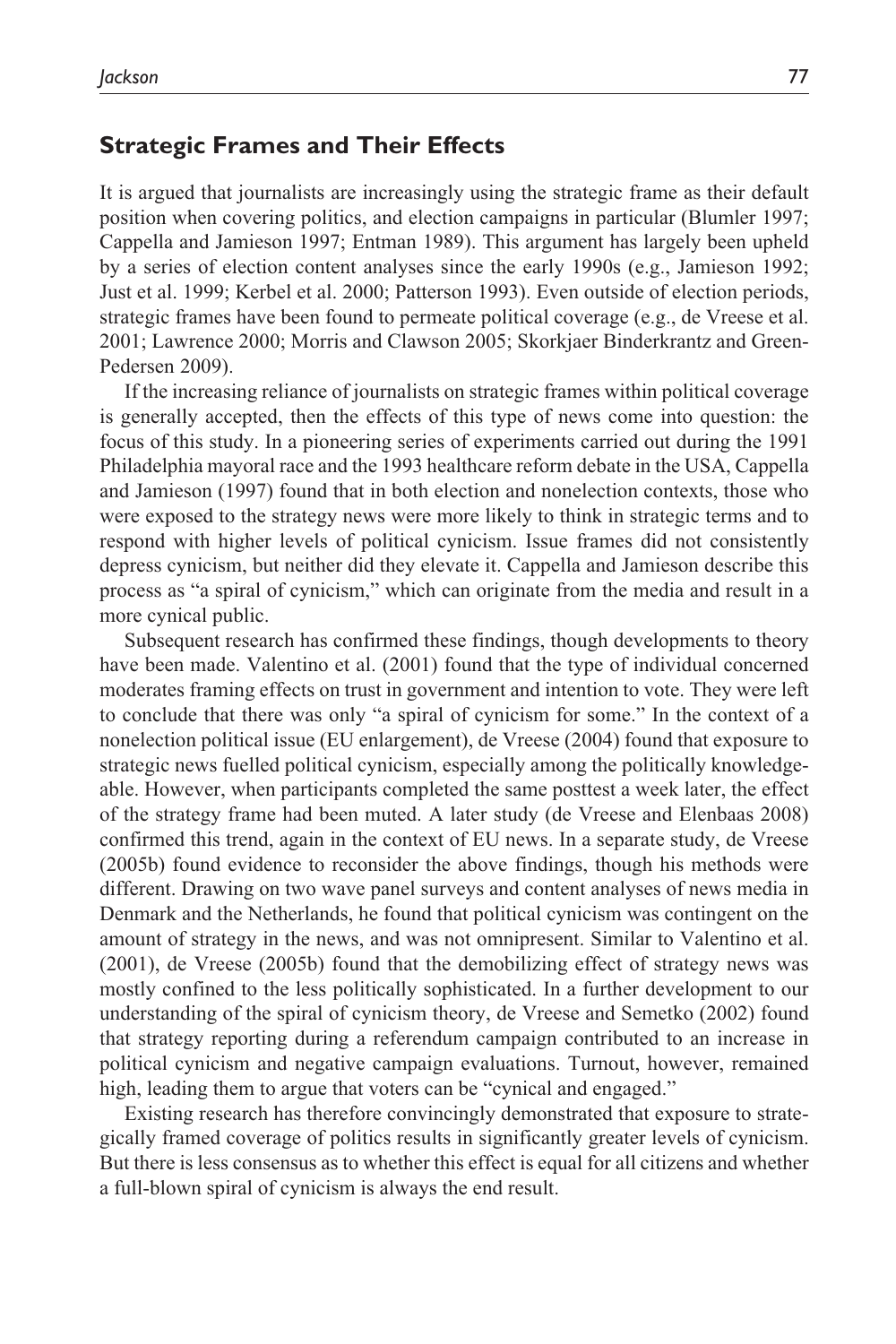# **Coming to Terms with Political Cynicism**

Despite its clear importance as a political sentiment, conceptualizing and measuring political cynicism has proven problematic, and disagreement exists over how best to approach it (see de Vreese and Semetko [2002] for a good discussion). When studying the effects of strategic frames, Cappella and Jamieson (1997) convincingly argue for a set of measures of political cynicism beyond those found in American national election studies, with their focus on political trust, alienation and efficacy. Instead, they propose scales of political cynicism that focus on "the manipulativeness of advocates (candidates in campaigns and representatives of groups in policy debates), dishonesty, winning and getting ahead, looking good, using fear, the absence of real choice, and the role of big money" (p. 143). Their measures have been influential enough to be subsequently adapted for a number of other studies in this field (e.g., de Vreese 2004; de Vreese and Elenbaas 2008; de Vreese and Semetko 2002). Nevertheless, it is important to point out that Cappella and Jamieson's measures of cynicism are primarily aimed towards the particular actors that subjects encountered in the experimental studies. This is fine, and their findings still stand as a breakthrough in this field, but these measures of cynicism do not tell us much about the impact of frames on attitudes towards politicians and the workings of government generally (also see Valentino et al. 2001). These broader measures are important indicators of the health of a democracy (Pattie et al. 2004), and so understanding how they may be affected by exposure to news with a strategic slant warrants attention. It is therefore proposed that making a distinction between different dimensions of political cynicism can enhance the theoretical breadth of the spiral of cynicism thesis.

Making such a distinction is not an original pursuit in political science. Miller (1974), for example, interprets cynicism as an absence of trust at the level of both institutions of government and the regime as a whole, whereas others (e.g., Citrin 1974) treat it as negativism and disapproval at the level of candidates and incumbent political leaders. Erber and Lau (1990) offer such a distinction based on cynicism towards persons on one hand and issues and institutions on the other. Their distinction holds some value when considering the impact of strategic news, and so it will be pursued in this study but adapted to suit the methodological needs of framing studies. Two dimensions of political cynicism are used presently. The first (called *issuespecific political cynicism*) closely follows Cappella and Jamieson's (1997), as it is set within the confines of the experimental media stimulus material (such as a public policy debate or election campaign). Its focus is on the character and motivations of the politicians who appear in the stimulus material, as well as one's confidence in the process of the specific policy debate. The second dimension of political cynicism (called *global political cynicism*) assesses the character and motivations of politicians, alongside satisfaction with the political system, *beyond the confines of the media stimulus material*. It is plausible to hypothesize that because it is detached from the specifics of the stimulus material, and operates at a general level, global cynicism will be more stable and resistant to short-term change than issue-specific cynicism. For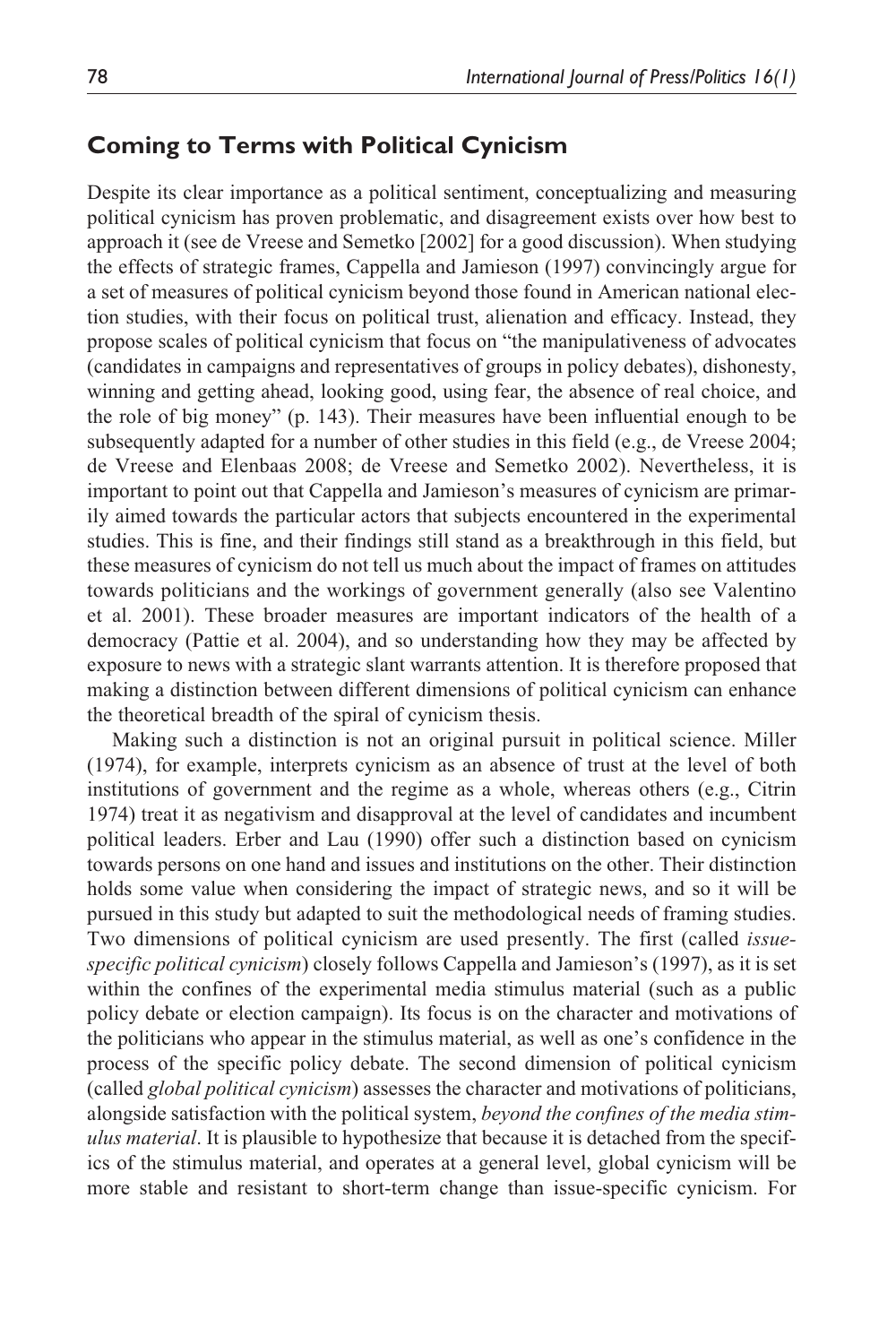example, a viewer could watch a strategically framed account of a political event of the day and feel cynical towards those politicians who were portrayed in a cynical, strategic light. However, their confidence in government, and opinion of politicians in general may remain robust, as these views have been constructed over a number of years and are more deeply felt than those towards specific politicians. Accordingly, I offer two hypotheses:

- *Hypothesis 1:* Exposure to news framed in terms of strategy will produce a higher level of issue-specific political cynicism relative to exposure to issuebased news.
- *Hypothesis 2:* The effects of news framed in terms of strategy will be weaker on global political cynicism than issue-specific political cynicism.

# **Individual Characteristics and Framing Effects**

Within media effects research, a strong body of research has emphasized the importance of individual characteristics as moderators of media impact (e.g., Ansolabehere and Iyengar 1995; Iyengar 1991; Zaller 1992). In turn, it has become customary for studies of strategic framing effects to explore certain characteristics as moderators. However, this research has elicited conflicting and somewhat ambiguous results. Valentino et al. (2001), for example, found that nonpartisans and those with lower levels of education (which they called *political sophistication*) were significantly demobilized by strategy-based coverage. Similarly, de Vreese (2005b) found that strategic news had its largest demobilizing effect on the less politically interested, but only in one out of the two cases under investigation. However, other studies (de Vreese and Elenbaas 2008; Rhee 1997) demonstrated the opposite: Those with higher levels of political sophistication were more susceptible to strategic framing effects.

This inconsistency is curious, and so a brief exploration of why certain characteristics might moderate framing effects is warranted. Most scholars are in agreement that knowledgeable citizens appear to be more sophisticated in their information processing. The theory of framing effects developed by Cappella and Jamieson (1997), for example—paralleling arguments made by McGuire (1968) regarding persuasion and Petty and Cacioppo (1986) regarding central route attitude change—is that political sophisticates have more organized, integrated, and utilitarian knowledge structures. "They are not simply more intense consumers of news but rather deeper processors of it. They bring different motivations to news consumption and carry away knowledge that is more readily integrated into an already elaborated knowledge store" (Cappella and Jamieson 1997: 199). But there appears to be less agreement as to whether greater knowledge and sophistication makes someone more or less prone to framing effects. Valentino et al. (2001: 350) argue that the least sophisticated are more likely to accept the frame offered to them by the news. This is because political sophisticates have large storehouses of existing information that provides the context (in terms of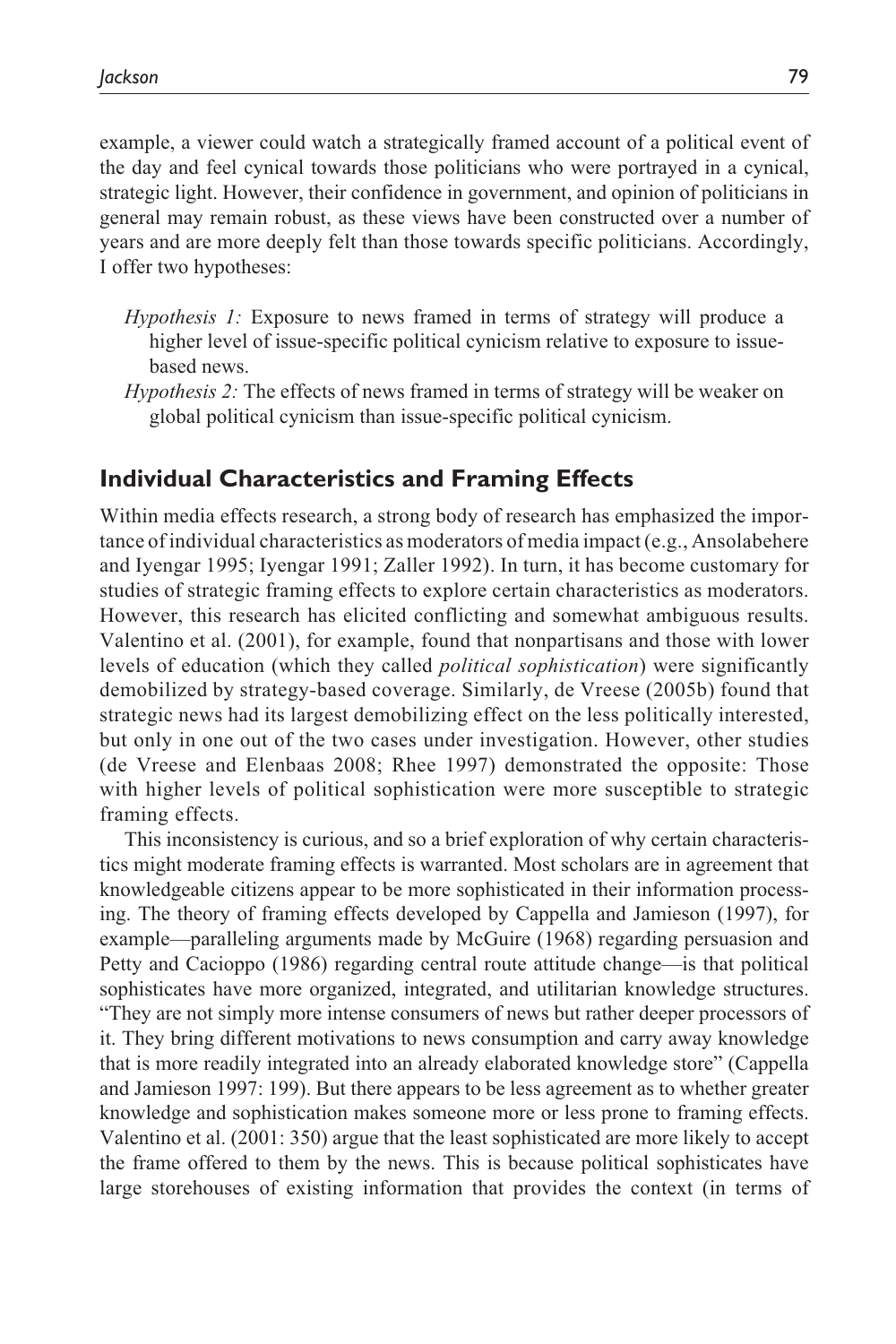knowledge about political issues, parties, or candidates) in which any news story is processed. This storehouse gives the individual greater means by which to negotiate or reject the message in the story, thus reducing its impact. In contrast, because the less sophisticated individual lacks such a store of information, he or she is less able to resist the frame given in a news story. Zaller's (1992) influential research on receptiveness (or resistance) to mass-mediated political information supports such a theory, with the most sophisticated respondents least likely to change their opinions in the face of persuasive messages. But other framing literature rejects such a model of effects. This research argues that a consideration highlighted by a frame cannot impinge on an attitude unless it is available in memory, which, by definition, requires knowledge (Chong and Druckman 2007). Therefore, precisely because political sophisticates have a large storehouse of contextual information, the frames found in news stories become more familiar and, hence, are more accessible when making an evaluation (Chong and Druckman 2007; Druckman and Nelson 2003; Nelson et al. 1997).

Which theory will explain the effects of strategic frames most satisfactorily? Because the strategic frame is a generic frame (see de Vreese 2005a), which is abundant in political coverage, all types of citizens (both those with high and low political knowledge) should be aware of it. At the core of strategic frames lies a cynical undertone that questions the sincerity of politicians' motivations. It is hard to imagine any citizens nowadays are unfamiliar with the concept of cynicism regarding politics, thus putting into question whether an individual's storehouse of information will be a significant variable at all. Given the inconsistency of findings and contested nature of research on political knowledge as a moderator of framing effects, I pose a research question:

*Research Question 1:* How, if at all, does political knowledge moderate the effects of strategic frames on political cynicism (issue-specific and global)?<sup>1</sup>

Looking beyond knowledge/sophistication, there is little research examining the moderating role of political engagement more generally. Yet there are reasons to think it could play an important role. First, it should not be assumed that more politically knowledgeable individuals are necessarily more politically engaged. In the UK and USA, for example, there is a growing trend towards educated and politically knowledgeable people choosing to disengage from politics, or channel their participation towards nontraditional forms of action (Bennett 2004; Delli Carpini 2000; Pattie et al. 2004).

Second, engagement with the political system brings certain motivations to the processing of news frames, which political knowledge alone does not bring. Framing effects research has for years emphasized the importance of motivation, generally finding that the most motivated individuals can reject frames more easily than the less motivated (Druckman 2004; Fazio 1995; Ford and Kruglanski 1995). Personal motivation promotes attention to the appropriateness of a consideration and greater focus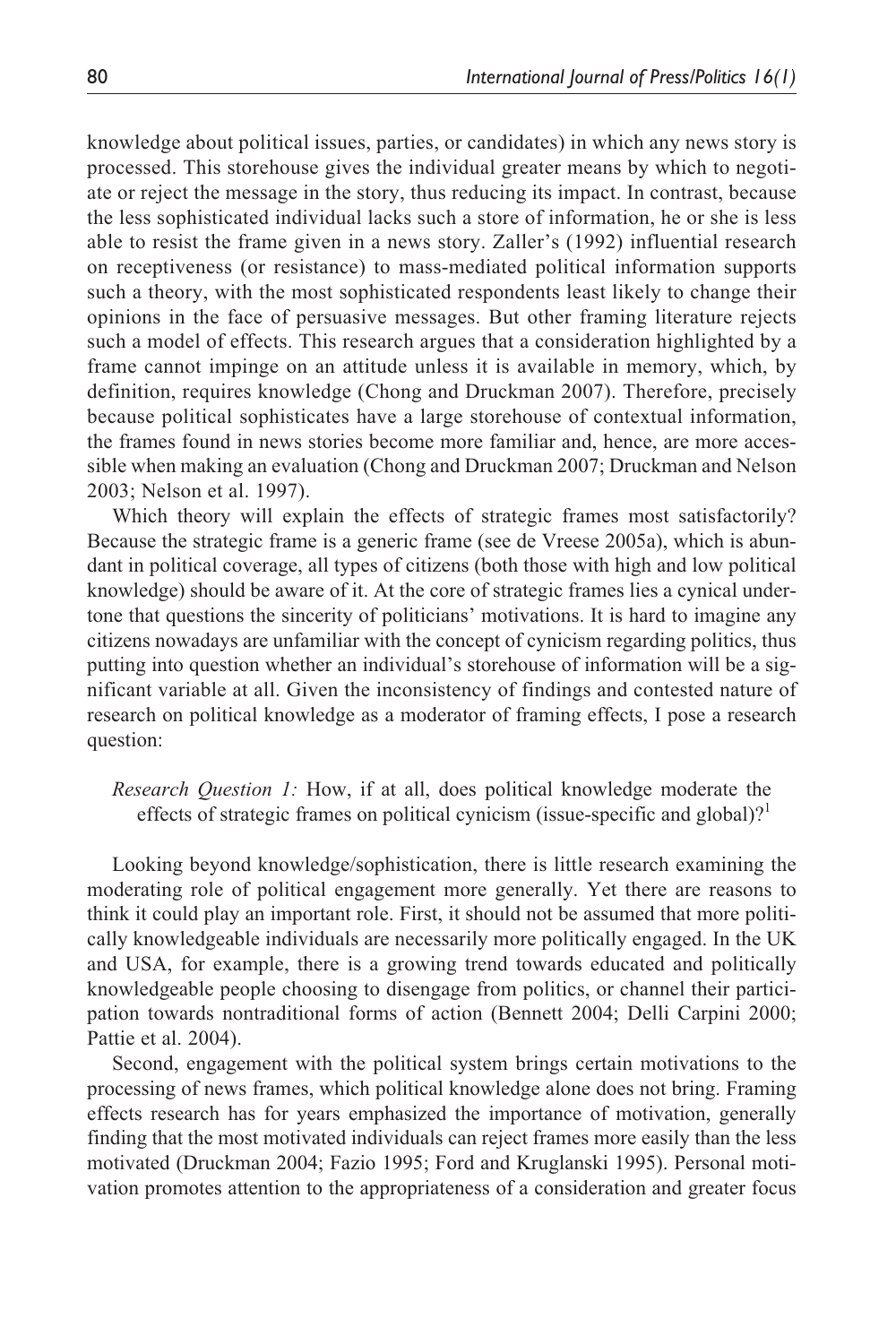on the substantive merits of a frame in judging its persuasiveness. Therefore, anything that promotes motivation will also increase the probability that one will pursue a central or systematic route to evaluating information (Chong and Druckman 2007). In our case, motivation can come from political engagement, which gives the individual reason to process a strategic frame centrally. For instance, exposure to strategic news may challenge his or her belief that political participation matters or, for party identifiers, it may depict a favored politician in cynical colors. In both of these circumstances, the engaged individual is likely to be motivated to resist the frame offered in the news, even if she or he may lack knowledge and sophistication. In contrast, the disengaged individual, lacking the same motivation, is more likely to use uncritically the considerations that have been made accessible through exposure to the frame. This proposition is tested in the current study, where I test four further variables for their moderating role in strategic framing effects.

The UK's Electoral Commission (2007) divide political engagement into three categories: knowledge and interest, participation and action, and efficacy and satisfaction with the political system. There are far too many variables within these categories to be included in a study of this nature, so I take some of the most commonly cited from each category as indicators of political engagement. These are interest in politics, partisanship and intention to vote in the next general election<sup>2</sup> (as indicators of participation and action), and political efficacy. If the theory of motivation affecting the processing of news frames holds true, then one would expect all of these features of political engagement to moderate the impact of strategy frames.

*Hypothesis 3:* Those individuals with high levels of political engagement (indicated through interest, partisanship, voting likelihood, political efficacy) will be more resistant to strategic frames than the less engaged.

# **Research Design**

The "euro debate" of May to June 2003 was chosen as the topic for this experimental study. This refers to the lead-up and reaction to the British government's decision not to hold a referendum on joining the European single currency for the time being. The choice of the single currency issue allows us to explore the effects of strategically framed news outside of the campaign context, though it perhaps cannot be considered a "routine" policy debate. Norris (2000) points out that coverage of European affairs is different from that of domestic politics. For domestic issues, the public has multiple sources of information on which to base their opinions, such as personal experiences of public services, the health of the economy, and so on. Consequently, they are able to discount some of the information they receive from the media. This is not the case for the EU, as it often takes place at an abstract and complex level, which ordinary people do not always see. With an issue like the euro, this makes the British public more like "observers" than "participants" (Gavin 2007) and can amplify the importance of the media in shaping British public opinion. Nevertheless, the impact of these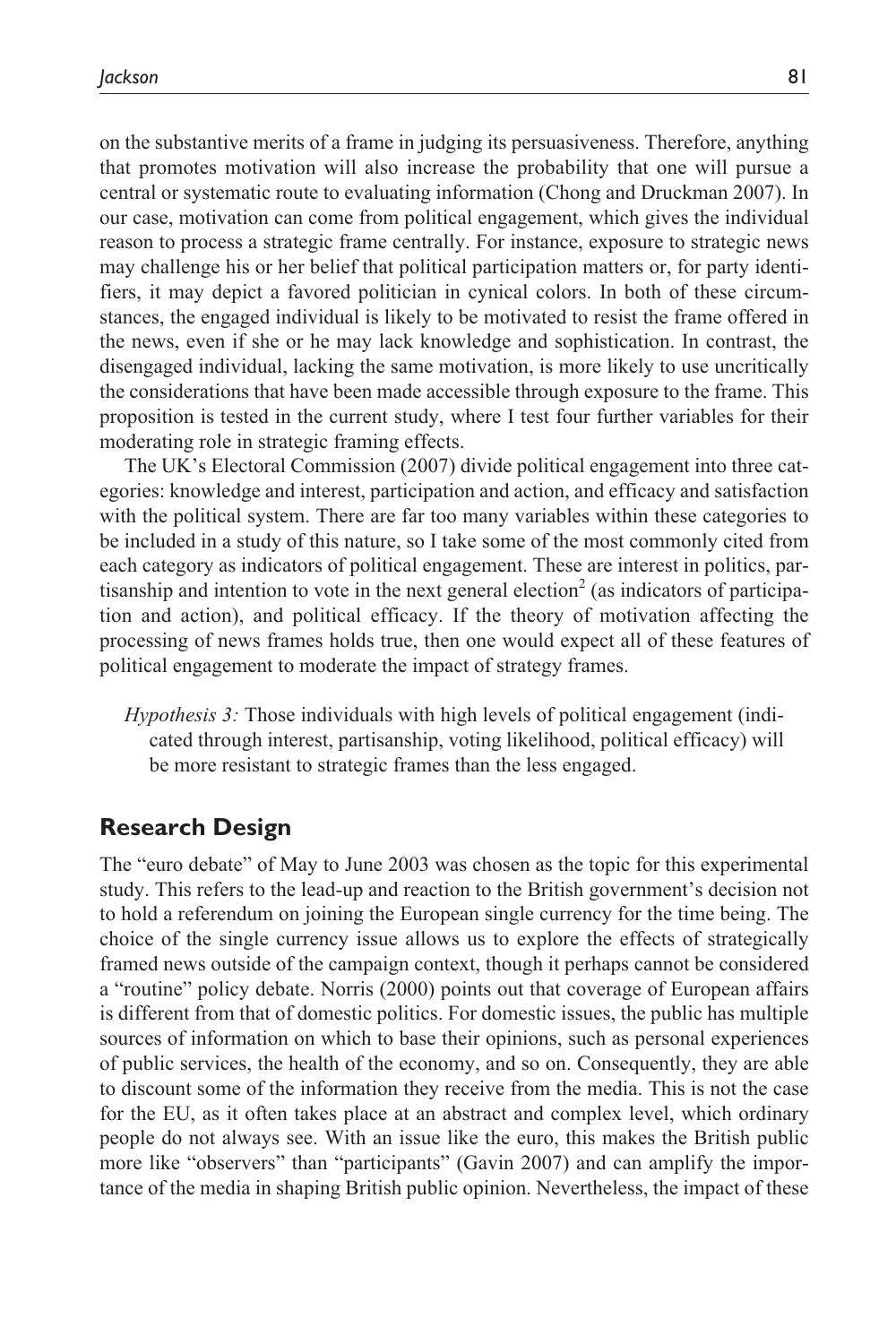circumstances is more likely to concern the level of cynicism than the underlying dynamics that lie at the core of the study, and therefore the euro debate still represents an interesting and important case study to apply the strategy frame to in a nonelection context.

To test the effects of strategic versus issue-based news coverage, an experimental method was employed. Despite claims of limited external validity, experiments remain the best method when disentangling cause and effect in media research (Brown and Melamed 1990; Kinder and Palfrey 1993) and have been the method of choice for much research into strategic framing effects. Two experimental conditions were made, one strategy and one issue.<sup>3</sup> The experiments took the form of a pretest, then exposure to media material, then a posttest. The pretest measured for basic demographic data about the participants, as well as their media habits, political views, and aspects of political engagement. Depending on the random assignment to one of two experimental conditions, respondents were then exposed to either a strategy or issue framed account of the 2003 euro debate. After this, they completed a posttest questionnaire, including questions concerning political cynicism.

The media content consisted of a montage of TV news clips and newspaper/online articles that were organized in order to be coherent to the outsider. The material covered the lead-up and reaction to then–Chancellor of the Exchequer Gordon Brown's announcement of the decision on euro entry (on June 9, 2003). There were about twenty minutes of media material in each treatment: ten minutes of newspaper/online articles and ten minutes of television news clips (see Appendix A for an overview of experimental content). Both strategy and issue treatments contained news articles and TV clips from the same sources. The use of both print and TV news material means that we cannot be sure whether the medium has an influence on the effect of the stimulus material, but this is not the main focus of the study.

There was some common content between both of the treatments, so both of them introduced the background of the single currency and what the results of the government's assessment on euro entry were. The differences between the treatments came in how they framed the "story" of the euro debate. The issue treatment framed it around the consequences of joining (or not) for the British economy, business, and ordinary people. The strategy material also contained some of this information, in order to give some context to the euro debate. However, consistent with how it has been conceptualized in the literature (Cappella and Jamieson 1997; Valentino et al. 2001), the strategy treatment framed the euro debate as a story about the performance, style, and perceptions of the main parties/politicians during the debate, with an underlying suggestion that their motivations may be for personal gain. All five elements of Jamieson's (1992) definition of the strategy frame were included in this content,<sup>4</sup> though to varying extents. For example, the strategy frame employed did have mention of public opinion polls, but it was not a "heavy weighting" as Cappella and Jamieson (1997) define. Varying all elements of strategic news does leave some uncertainty about which of them has caused cynicism, but conclusions can still be made based on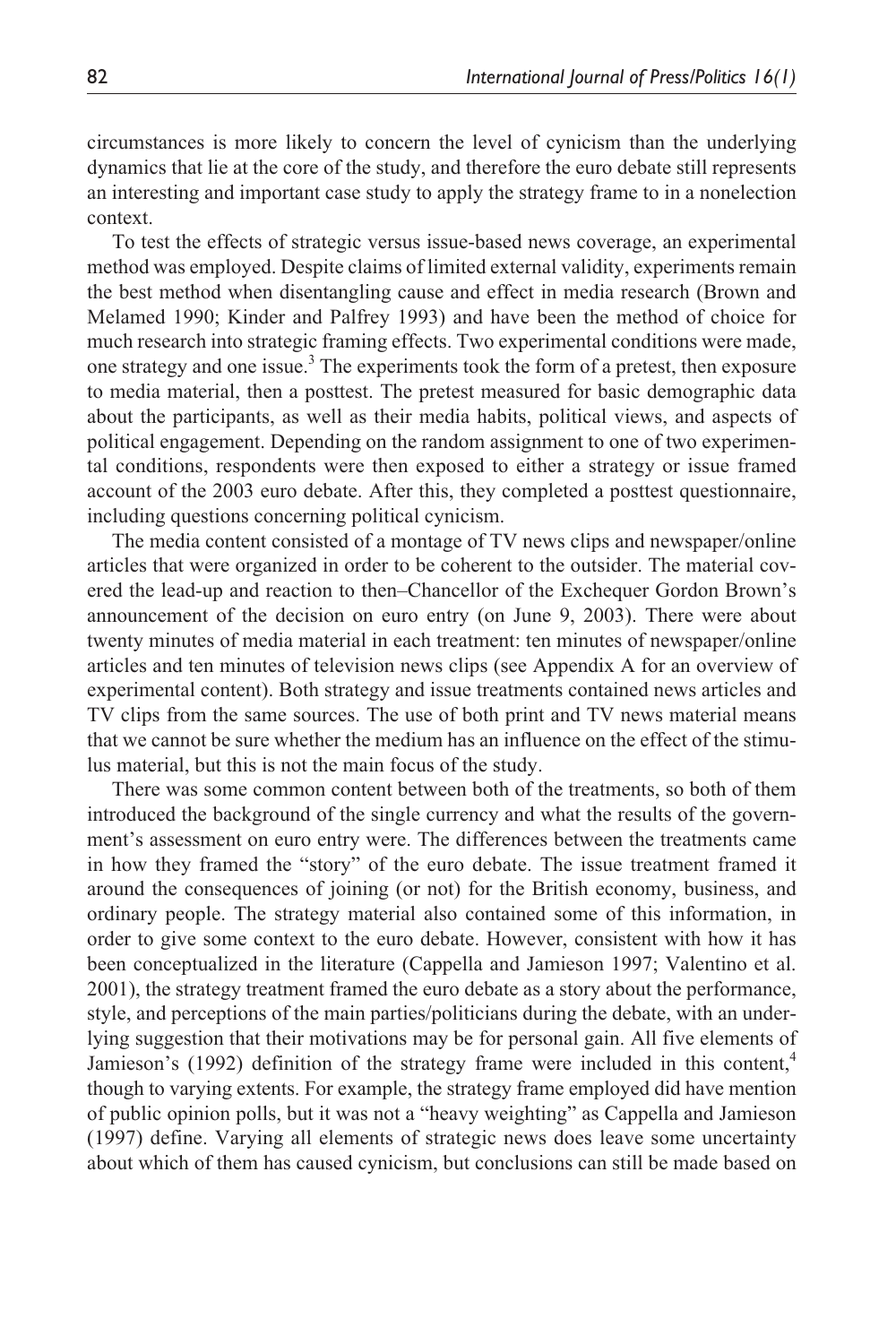their cumulative effect. As a typical news story might include all elements of the strategy frame, this adds to the realism of the research design.

This study represents a different design to some other framing studies, as instead of having otherwise identical news stories that are manipulated to give a strategy or issue frame, it used some different media content altogether in the two treatments. This therefore represents a relatively liberal test of the strategy frame, as there is less control over the stimulus content. Such a design has pros and cons: First, it means that the strategy impact should be greater compared to other such studies, because there is more overall strategy content. This may place greater limits on external validity than some experiments do, as it may give some respondents a heavier dose of strategy frames than they would normally experience when consuming the news. Using different media content for the two treatments also means that there are potentially other variations in the material other than the strategy frame that may cause an effect. For example, the strategy treatment contains roughly one minute more TV news material and one thousand more words of newspaper material than the issue frame. The decision not to change the original news material meant that it would be difficult to achieve an exact match of news material in terms of length. Still, care was taken to ensure the material in both experimental conditions was equivalent in terms of length and source. Qualitative  $(n = 10)$  and quantitative  $(n = 32)$  manipulation checks were conducted in the pilot study with undergraduate students at the author's university.<sup>5</sup> These proved the manipulation was successful, giving us confidence that there were no extraneous variables that explain political cynicism other than the frame itself.

The reason this design was employed was due to the advantage of mundane realism (Aronson et al. 1990), as real TV news clips with familiar newsreaders were used, as well as real newspaper articles. As McNair (2006) argues, credibility of the source is vitally important in these sorts of studies. Even where experimental studies have designed their own newspaper article, authenticity can be lost because the reader knows it is not from a real newspaper. Our design does not encounter this problem and is consistent with other successful experimental designs in this field (Cappella and Jamieson 1997; Iyengar 1991; McLeod and Detenber 1999; Nelson et al. 1997).

In summary, the desire to create the most realistic experience of the news can mean sacrificing some control over other parts of the experiment. All experiments must always carry this sort of compromise (Aronson et al. 1990), and openly acknowledging some of the limitations the chosen design entails provides the context within which the results of the experiment can be discussed.

# **Interactive Design**

In contrast to previous experimental designs, this study employed the use of interactive online technology. This brings with it a number of advantages and disadvantages. On the plus side, rather than persuading participants into a laboratory to complete the experiments, by hosting them on an interactive CD, participants were able to take them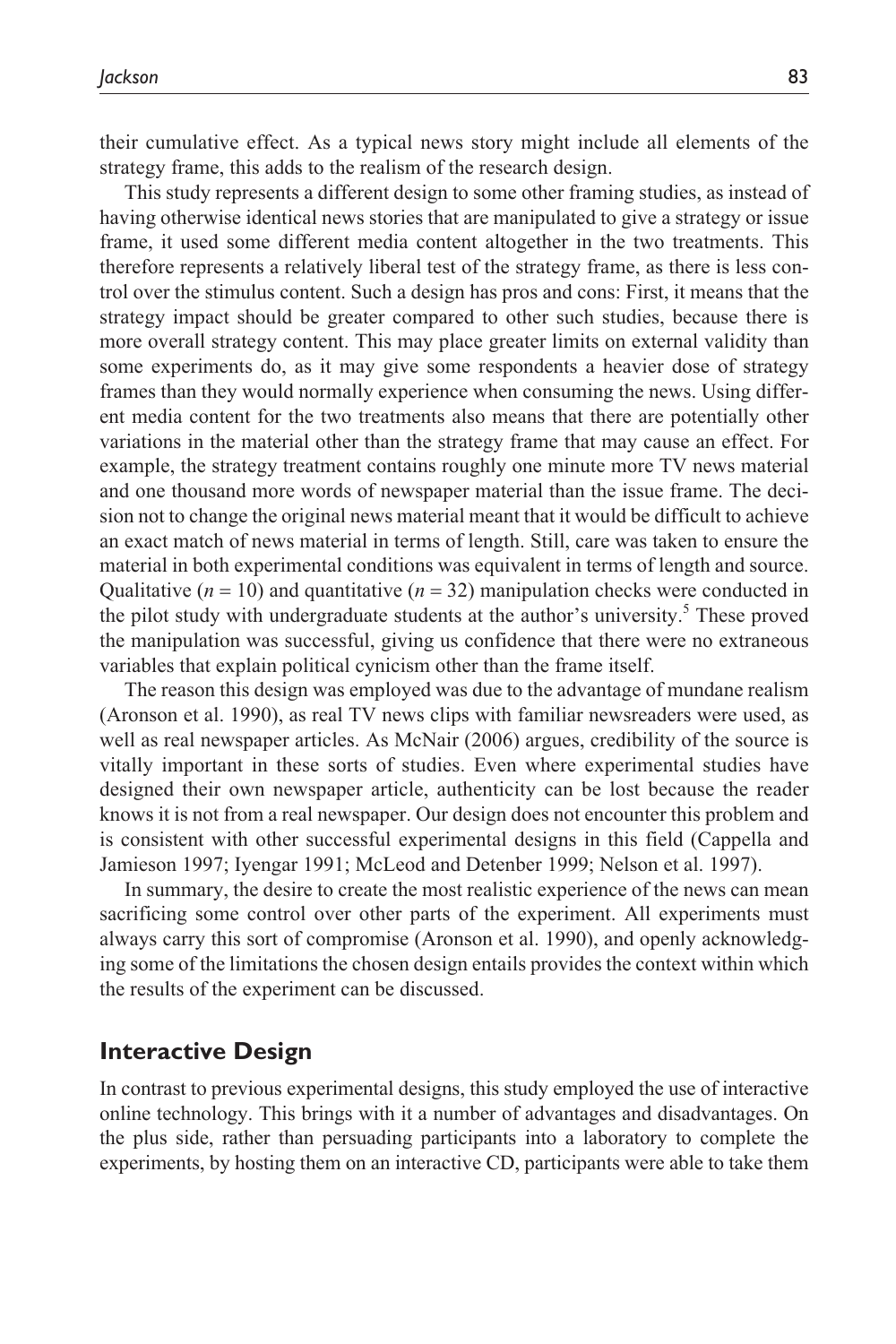home and do them in their own time.<sup>6</sup> This can help overcome one of the problems of artificiality that experiments can encounter. On the other hand, by allowing the experiment to be done in the comfort of one's own home, attention levels and response rate can become an issue. The ability of the user to skim through the media content was limited by a function that prevented them from moving to the next screen until either the TV news clip had finished playing or they had scrolled to the bottom of a newspaper article. This brought back some of the control of media exposure from the respondent to the researcher. The potential for participants to be not fully concentrating on the experimental material still remained, but it is equally likely for people to consume the material more attentively than they would in the "real world" (Sanders and Norris 1998). This is quite unavoidable, but as long as attention levels are spread equally amongst samples, it is less of an issue.<sup>7</sup> Given that response rates for the two CDs were almost identical, we can be confident that attention levels were also consistent.

# *Sample and Procedures*

The experiment was conducted between March 3 and April 3, 2005. The single currency issue was not salient on the media agenda during this period and had received little attention since the 2003 government decision. This means that the subject of the stimuli would be familiar to participants, but they would be unlikely to recognize any specific news stories. The sample consisted of university students and nonacademic university staff. Eight hundred CDs were distributed around campus in lectures and classes: four hundred strategy and four hundred issue CDs. Participants were randomly given either the strategy or issue CD. All participants were told that completion of the thirty-minute CD experiment meant that they were entered into a draw for a prize of £50. When all of the results were in, all participants were fully debriefed. In all, 298 people took part in the experiment, 148 in the strategy condition and 150 in the issue condition, giving a response rate of 37 percent for the strategy condition and 37.5 percent for the issue condition. The sample cannot claim representativeness for either the local or national population, as 63 percent of the respondents were aged eighteen to twenty-four, and 73 percent were students. The sample is more educated than the average, less ethnically diverse, and more affluent. They are also more likely to have some interest in current affairs and politics than nonstudent people of their age. Still, the fact that participants are consuming national media in the experiments should mean that there is no regional exclusiveness to the study. In other words, in principle we would find the same results on students anywhere in the UK. The rest of the sample comprised university nonacademic and support staff, who were more typical of the local population.

The limitations to the external validity of the study need to be considered when making conclusions, but they will not affect the internal validity. To achieve internal validity, the two samples (strategy and issue) need to be homogeneous in terms of prior demographic and attitudinal variables. This was comfortably the case with the study. The two samples were virtually identical in terms of education, age, gender,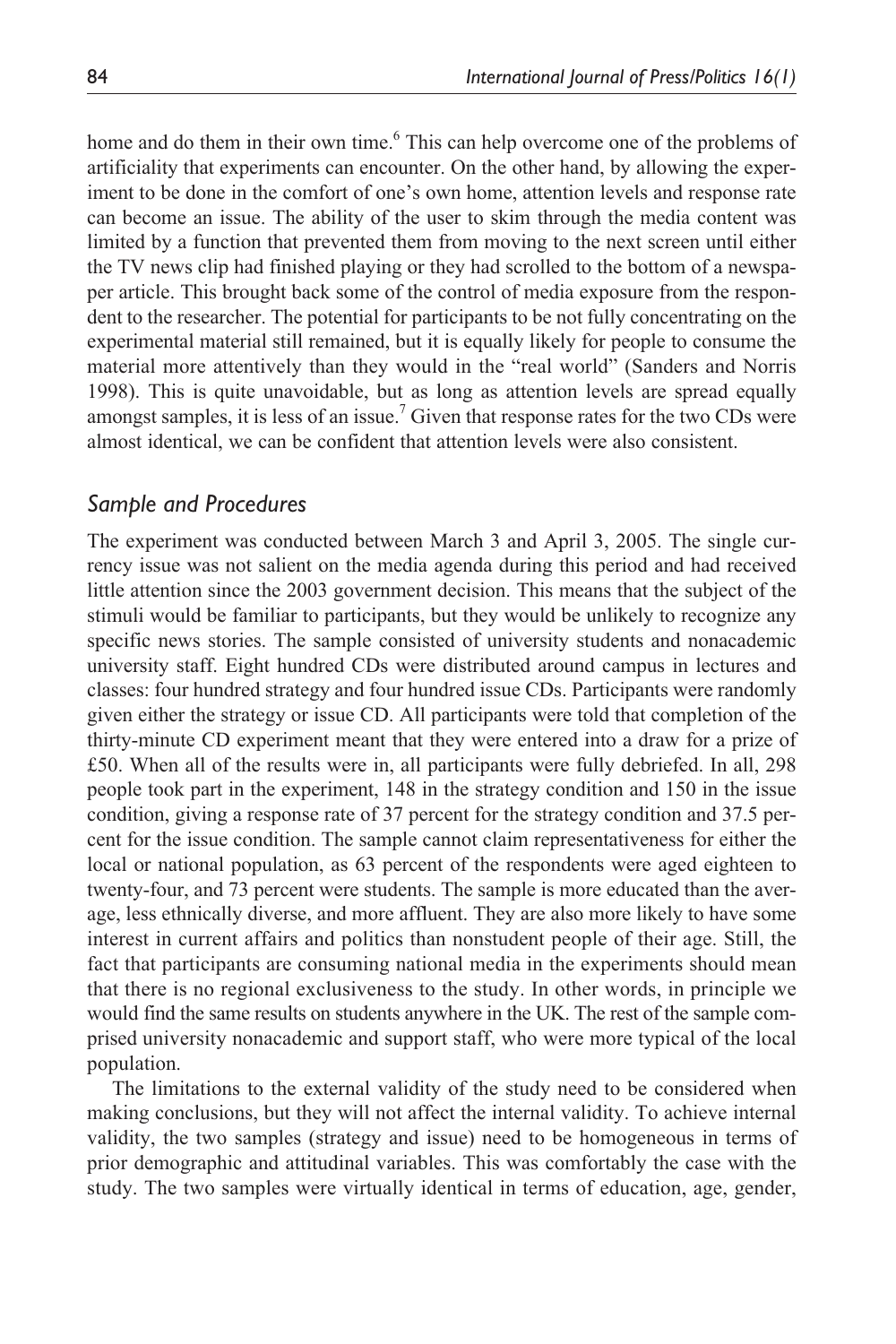occupation, and media habits; as well as attitudinal variables like partisanship, internal political efficacy, and election voting likelihood (all *p*-values > .05). As a result of their homogeneity, we can confidently attribute any differences in the posttest findings to the stimulus material and nothing else.

## *Measures*

*Issue-specific political cynicism*. Four items were derived from Cappella and Jamieson (1997) and de Vreese (2004) and adjusted to apply to the context of the issue debate. These were designed to gauge perceptions of participants towards the character of politicians when it comes to the euro debate, their motivations, and their confidence in the process of the specific policy debate. Participants were asked to state their agreement on a 5-point scale to the following questions: (1) "Politicians on both sides of the euro debate are willing to do whatever it takes to look good even if it means deceiving the public," (2) "Politicians are clear and honest in their arguments about the euro" (reverse coded), (3) "Politicians are too concerned with public opinion about the euro," and (4) "The debate about the euro is more about personality than the substance of the issue." The items were recoded and averaged to form a scale of issue-specific political cynicism ranging from 1 to 5, with 5 representing higher cynicism (*M* = 3.19,  $SD = 0.73$ , alpha = .76).

*Global political cynicism*. Respondents were asked to answer statements regarding politicians and the political process without any reference to the euro debate. Four questions were developed from Pinkleton and Austin (2002) and answered via a 4-point scale of agreement: (1) "Politicians are out of touch with life in the real world"; (2) "Politicians are interested only in people's votes, not in their opinions"; (3) "It seems like politicians only care about themselves or special interests"; and (d) "I'm satisfied with the way that government works in our country" (reverse coded). The responses were then recoded and averaged to form a scale of global political cynicism ranging from 1 to 4, with 4 representing higher cynicism  $(M = 2.38, SD = 0.55,$ alpha  $= .68$ ).

*Control variables*. A number of variables other than exposure to the strategy frame were expected to potentially explain political cynicism. With this in mind, I included age, gender, political knowledge, internal political efficacy, political interest, amount of weekly news consumption, likelihood of voting, and interest in EU news as control variables in a conservative test. Some of these variables were also examined for their moderating role in strategic framing effects. Appendix B holds both the descriptive statistics of these independent variables and the wording of the specific questions.

# **Results**

The expectation of previous theory, subsequently reflected in hypothesis 1, is that news framed in terms of political strategy will generate higher levels of political cynicism relative to exposure to issue-based news. However, this study included a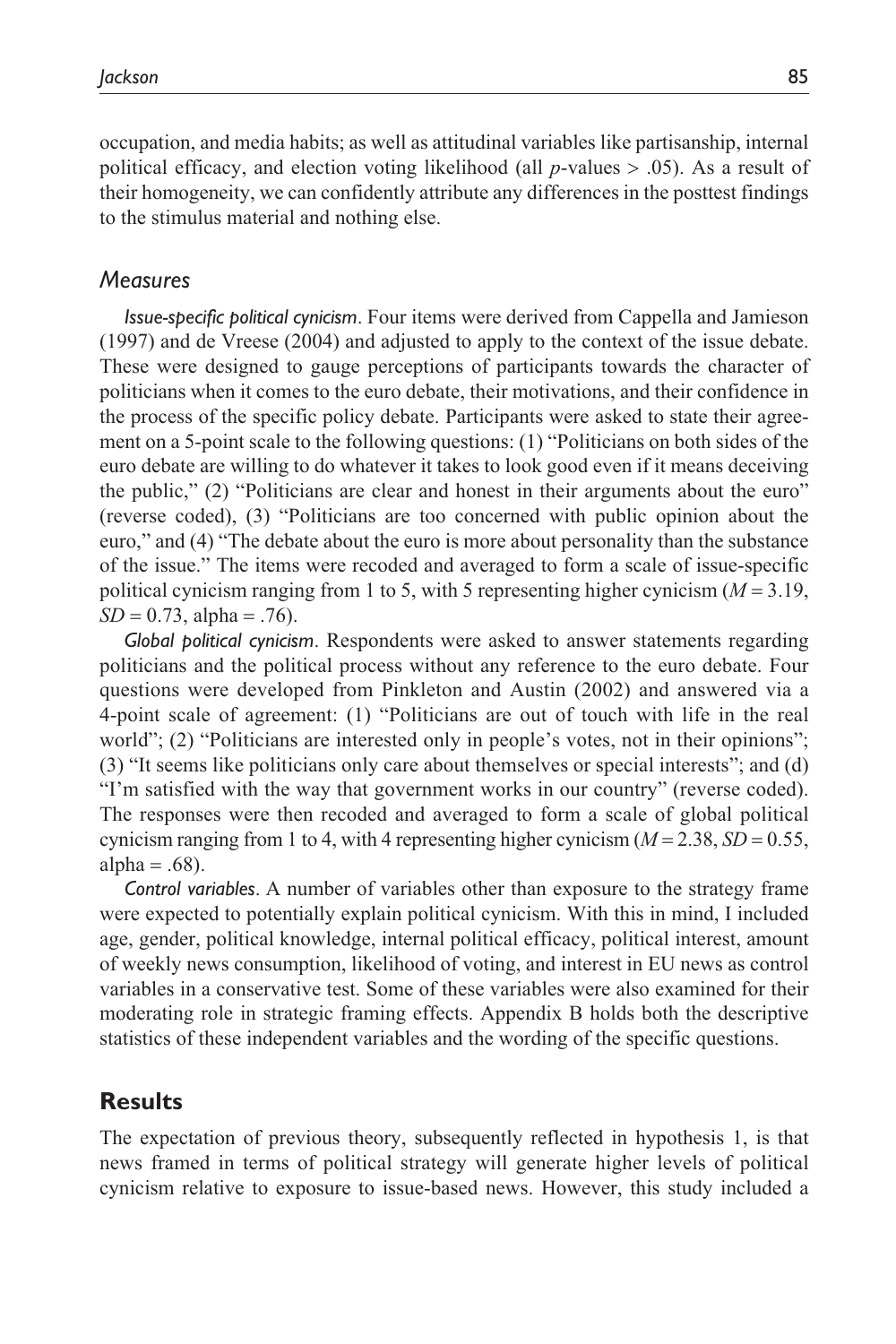|                                   | Issue frame $(N = 150)$ | Strategy frame<br>$(N = 148)$ |                  |
|-----------------------------------|-------------------------|-------------------------------|------------------|
| Issue-specific political cynicism | 2.98(0.51)              | 3.37(0.73)                    | 5.35, $p < .001$ |

### **Table 1.** Issue-Specific Political Cynicism by Experimental Condition

Data entries are means and standard deviations (in parentheses), with higher values representing greater cynicism. Significance tests are two-tailed.

distinction between issue-specific and global political cynicism. Table 1 presents the findings for issue-specific cynicism. Participants in the strategy condition  $(M = 3.37)$ ,  $SD = 0.73$ ) showed significantly higher levels of issue-specific political cynicism in comparison to those in the issue condition ( $M = 2.98$ ,  $SD = 0.51$ ), thus supporting hypothesis 1.

Research question 1 and hypothesis 3 asked the important question of whether individual characteristics moderated the impact of strategy news. To examine moderators in addition to the frame's main effects, whilst controlling for other potential cynicism predictors, a hierarchical regression model<sup>8</sup> was utilized, with issue-specific cynicism as the criterion variable. Table 2 presents the findings of this test.

Model 1 shows that of the demographic controls and predispositions examined, political knowledge (β = -.19,  $p < .05$ ) demonstrated a robust negative relationship with issue-specific political cynicism, with voting likelihood  $(\beta = -10, p < 0.10)$  showing a marginal negative relationship. This means that those who were less likely to participate and know about politics were more cynical ceteris paribus. After these predispositions were controlled for in model 2, strategy news exposure accounted for an additional 5.1 percent of the variation,  $F(2,292) = 18.54$ ,  $p < 0.01$ . As expected, strategy frame exposure ( $\beta = .30, p < .001$ ) yielded a strong positive association with political cynicism, confirming the findings of Table 1. Upon introduction of the interaction terms in model 3, a further 4.2 percent of variation in issue-specific cynicism is explained, *F*-change(3,289) = 4.17,  $p \lt 0.01$ . In this model, strategic news exposure retains its main significant effect ( $β = .20, p < .01$ ). However, there are also a number of interactions between strategic news exposure and political knowledge (β = –.21,  $p < .05$ ), political interest ( $\beta = -.18$ ,  $p < .05$ ), and internal political efficacy ( $\beta = -.16$ , *p* < .05) that emerged as negative and significant drivers of issue-specific political cynicism, with the interactions between strategy news exposure and partisanship  $(\beta = -.15, p < .10)$  and voting likelihood  $(\beta = -.13, p < .10)$  displaying moderate negative relationships with cynicism.

In sum, the regression model for issue-specific cynicism established the main effects of strategy news exposure, thereby reconfirming the initial finding from Table 1. However, it also revealed that these effects were subject to moderation, with a number of variables interacting with strategy news exposure to negatively drive issue-specific cynicism. There is a consistent pattern to those mostly affected by the strategy frame; they are those people who are less politically engaged and knowledgeable. It appears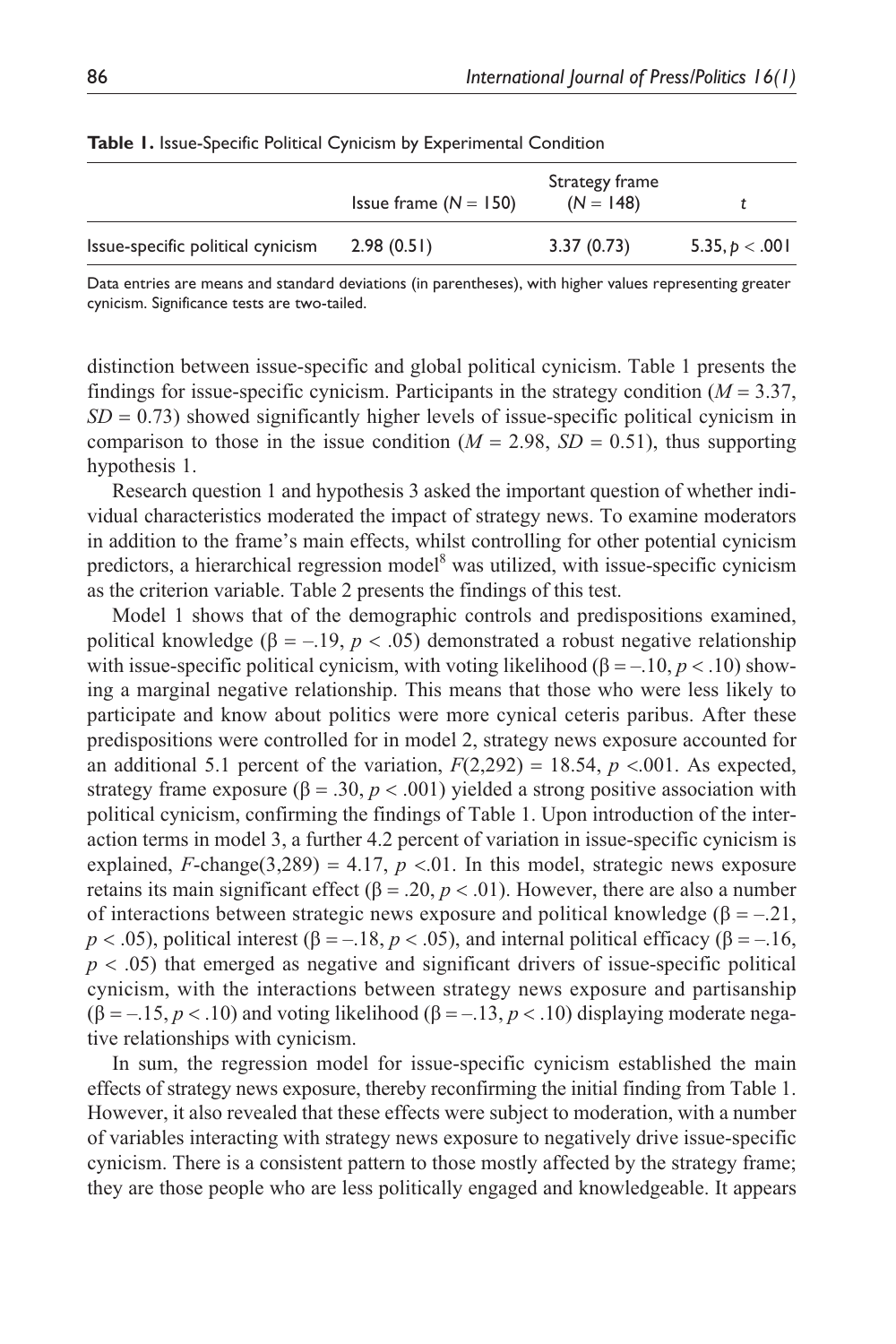| Variable                                                                  | Model I        | Model 2        | Model 3         |
|---------------------------------------------------------------------------|----------------|----------------|-----------------|
| Age                                                                       | $-.02(.04)$    | $-.02(.04)$    | $-.03(.04)$     |
| Gender (male)                                                             | .07(0.08)      | .05 (.07)      | .15(.07)        |
| Internal political efficacy                                               | $-.06(.06)$    | $-.09*$ (.06)  | $-.09*$ (.06)   |
| Amount of news consumption                                                | .03(.01)       | .00(0.01)      | .00(0.01)       |
| Partisanship (partisan)                                                   | $-.08(.09)$    | $-.10(.09)$    | $-.10(.09)$     |
| Voting likelihood                                                         | $-.10*(.02)$   | $-.11*(.02)$   | $-.11*(.02)$    |
| Political interest                                                        | $-.09(.05)$    | $-.07(.05)$    | $-.07(.06)$     |
| Interest in EU news                                                       | .03(0.05)      | .03(0.05)      | .03(.05)        |
| Political knowledge                                                       | $-.19***(.04)$ | $-.19***(.03)$ | $-.19***$ (.03) |
| Exposure to strategy frame                                                |                | $.30*** (.07)$ | $.20^{**}(.11)$ |
| Exposure to Strategy Frame × Political<br>Knowledge                       |                |                | $-.21***$ (.09) |
| Exposure to Strategy Frame $\times$ Partisanship<br>(partisan)            |                |                | $-.15*(.10)$    |
| Exposure to Strategy Frame $\times$ Political<br>Interest                 |                |                | $-.18***$ (.06) |
| Exposure to Strategy Frame $\times$ Internal<br><b>Political Efficacy</b> |                |                | $-.16***$ (.08) |
| Exposure to Strategy Frame × Voting<br>Likelihood                         |                |                | $-.13*(.04)$    |
| Adjusted $R^2$                                                            | .14            | 19.            | .23             |
| Incremental $R^2$ (%)                                                     |                | $5.1***$       | $4.2**$         |
| n                                                                         | 298            | 298            | 298             |
|                                                                           |                |                |                 |

**Table 2.** Effects on Issue-Specific Political Cynicism by Experimental Condition

Ordinary least squares regression. Data are  $\beta$ -values and standard errors (in parentheses).  $*_{p}$  < .10.  $*_{p}$  < .05.  $*_{p}$  < .001.

that these people were far less likely to reject the frame offered to them and so were more likely to ascribe cynical motivations towards the politicians in the stories. Spearman correlation tests confirmed that those who were more knowledgeable were also more likely to be politically engaged, by all the measures used. Political knowledge was positively correlated with political interest  $(r = .198, p < .05)$ , internal political efficacy  $(r = .224, p < .01)$ , partisanship  $(r = .205, p < .05)$ , and voting likelihood  $(r=.248, p < .01).<sup>9</sup>$ 

The findings for issue-specific cynicism are very important because they tell us that the choices editors and journalists make in framing news stories affect audience evaluations of the actors involved. However, these results tell us less about the impact of strategy news on confidence in politicians and governance writ large, which Table 3 displays.

To reiterate, global political cynicism represents attitudes towards politicians and the workings of democracy beyond the focus of a particular policy debate. For this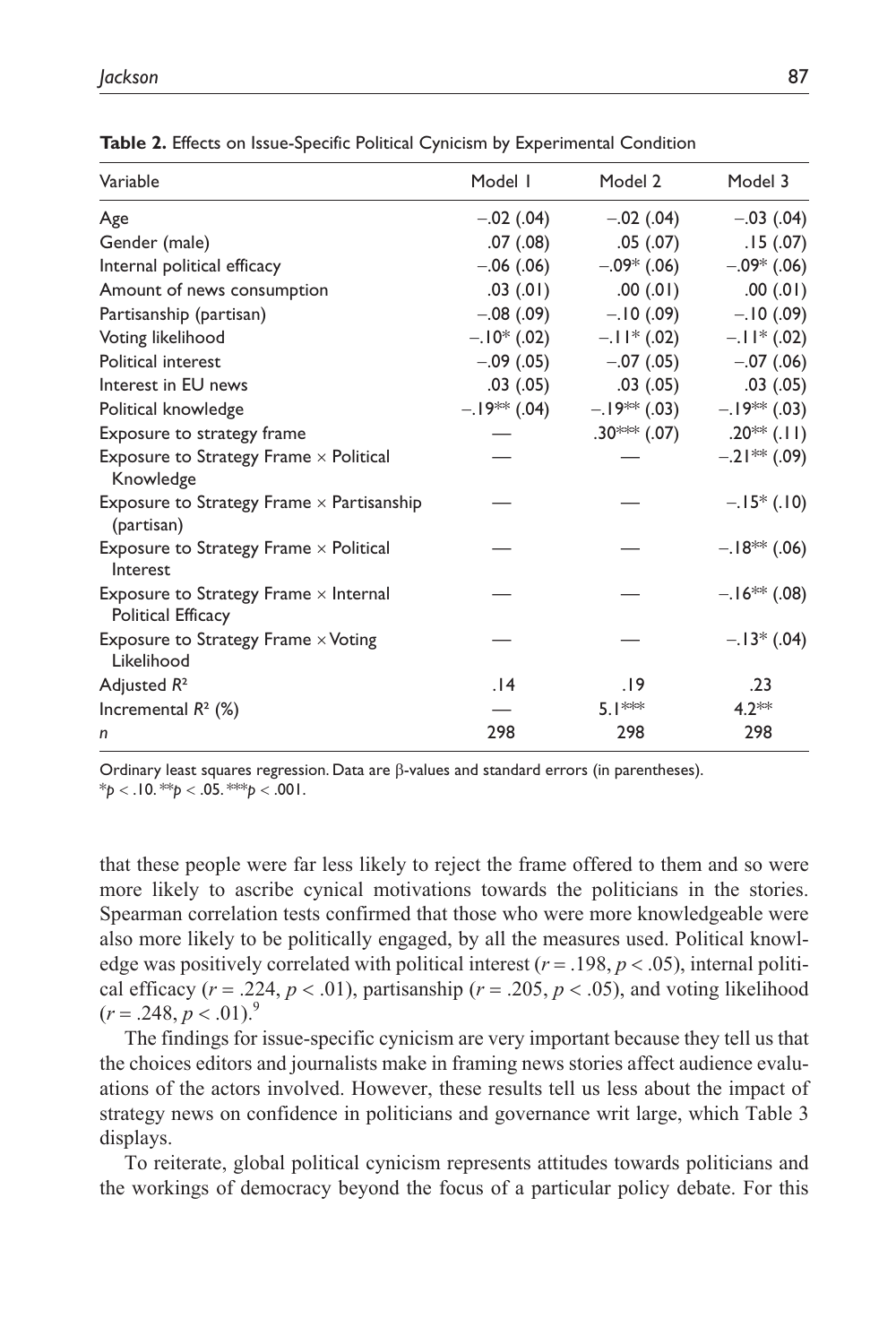|                                       |  | Issue frame $(N = 150)$ Strategy frame $(N = 148)$ |                  |
|---------------------------------------|--|----------------------------------------------------|------------------|
| Global political cynicism 2.33 (0.44) |  | 2.43(0.48)                                         | 2.18, $p = .183$ |

**Table 3.** Global Political Cynicism by Experimental Condition

Data entries are means and standard deviations (in parentheses), with higher values representing greater cynicism. Significance tests are two-tailed.

reason, we might expect the effects of the strategic news frame to be smaller compared to issue-specific cynicism, though still not inconsequential based on previous research (Valentino et al. 2001). Table 3 illustrates that there was no significant difference in cynicism between the issue and strategy samples. For the purpose of brevity, the full results of hierarchical regression analysis are not given here, but they tell a story of moderate but not significant change in global political cynicism as a result of exposure to strategy news. When prior attitudinal and demographic variables were controlled for, strategy frame exposure only exerted a moderate influence on global political cynicism (β = .11, *p* < .10), with internal political efficacy (β = -.17, *p* < .05), political knowledge ( $\beta = -0.24$ ,  $p < 0.001$ ) and age ( $\beta = -0.12$ ,  $p < 0.05$ ) all more powerful predictors. The impact of moderating variables on strategic framing effects was insignificant. Overall, broader measures of cynicism appear to be far more resistant to framing effects than issue-specific ones.

# **Discussion**

This study was designed to investigate the contingent effects of strategic news coverage in the UK in the context of a nonelection policy debate. It built upon previous research by examining political cynicism at two levels and by examining a greater number of moderating variables than tested previously. Whilst the limitations of the strength of manipulation, the case study, and the sample mean some caution should be exercised over the generalizability of the findings, they offer many interesting themes that confirm some of our previous understanding, challenge others, and raise some important questions for future research.

Findings suggested that those who were exposed to the strategy frame were more cynical than their issue counterparts on issue-specific measures, but broader (global) levels of cynicism were less affected. These findings are consistent with previous literature that found effects of the strategy frame on issue-specific political cynicism (Cappella and Jamieson 1997; de Vreese 2004; de Vreese and Semetko 2002). As might be expected, however, the effect was not uniform for all types of people. Whereas comparable framing studies have tested the role of political knowledge (e.g., de Vreese 2004; Rhee 1997) and partisanship (e.g., Valentino et al. 2001) as moderating variables, this study covered new ground by introducing many more. Given the contested nature of political knowledge as a moderator of framing effects, research question 1 was posed. The findings with regard to issue-specific cynicism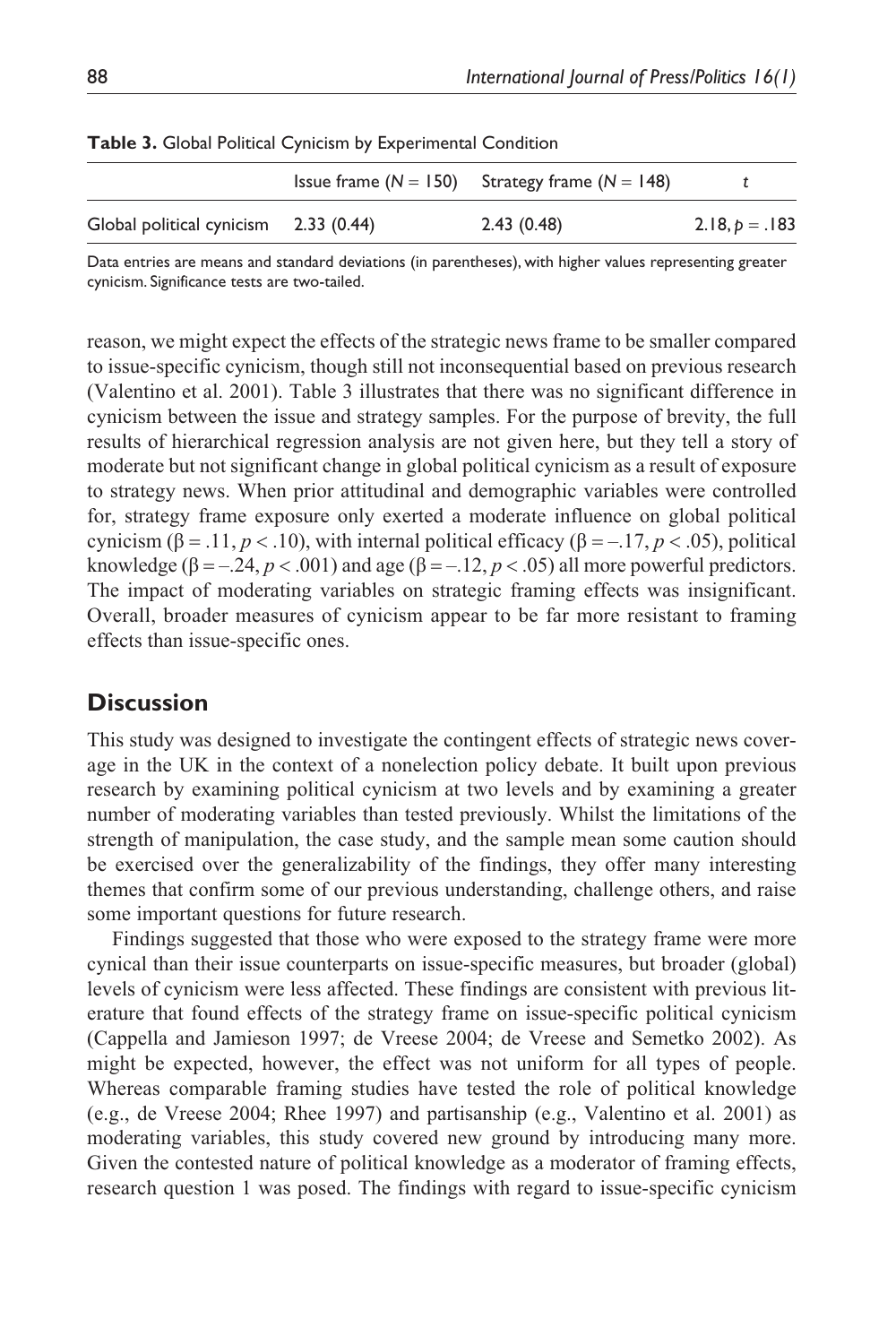were clear: The least knowledgeable became more cynical as a result of exposure to strategic news. As we know, this confirms the findings of some studies (de Vreese 2005b; Valentino et al. 2001) but contradicts others (de Vreese and Elenbaas 2008; Rhee 1997). It is therefore difficult to make wider conclusions about the role of political knowledge as a moderator of framing effects. However, in this study the more politically knowledgeable were also more likely to be more politically engaged, allowing us to consider them together as part of a broader theory of strategic framing effects. Earlier I hypothesized (hypothesis 3) that for the most engaged, strategic news will have less impact—and results confirmed this. It therefore appeared that compared to engaged citizens, the less engaged were less resistant to the narrative of politics offered by the strategy frame and thus expressed significantly more issue-specific cynicism as a result of exposure to it. As already suggested, this effect can be explained by their low interest in political news, which is related to lower political knowledge; their low involvement in political affairs (voting likelihood and efficacy); plus their lack of attachment to a party. As a result, they are less motivated to centrally process the news story, and they possess fewer competing frames to call upon when asked to express their view of politicians. But one of the frames they will possess is the strategic frame and its cynical portrayal of politicians. It seems exposure to strategic news activates this cynicism in less engaged individuals where exposure to issue-based news does not. My findings provide support for Valentino et al.'s (2001) position that strategic news might not alienate those invested in politics because they are more likely to accept that politicians from both sides must play aspects of the political game to fulfill their role as elected representatives. Those with weaker ties to politics, however, appear to be far less forgiving when politicians are portrayed as strategically motivated.

To look at the broader significance of these findings regarding moderating variables, the results allow us to tentatively suggest that alongside political knowledge and partisanship, a broader conception of political engagement can moderate the effects of strategic news. If this is the case, then we would expect other indicators of political engagement not tested in this study to have a similar effect. Future research might examine these in order to test such a thesis. Political engagement is not a commonly used moderating variable in general framing effects literature, but then I have argued that strategic news framing may work slightly differently here. This is because the dependent variable is political cynicism, and the news frame depicts politics as a strategic game played by power-hungry politicians. Therefore, the likelihood of an individual subscribing to the frame can be influenced by variables closely related to the dependent variable, in our case broader political engagement. In the context of a study about news frames and attributions of responsibility for unemployment for example (Iyengar 1991), political engagement is unlikely to be such an important moderating variable.

Turning to evaluations of the general motivations of politicians and their belief in the system of government (global cynicism), the effect of strategic framing was less marked, suggesting that such attitudes were more resistant to short-term change. Sections of the sample may have become cynical about politicians regarding a policy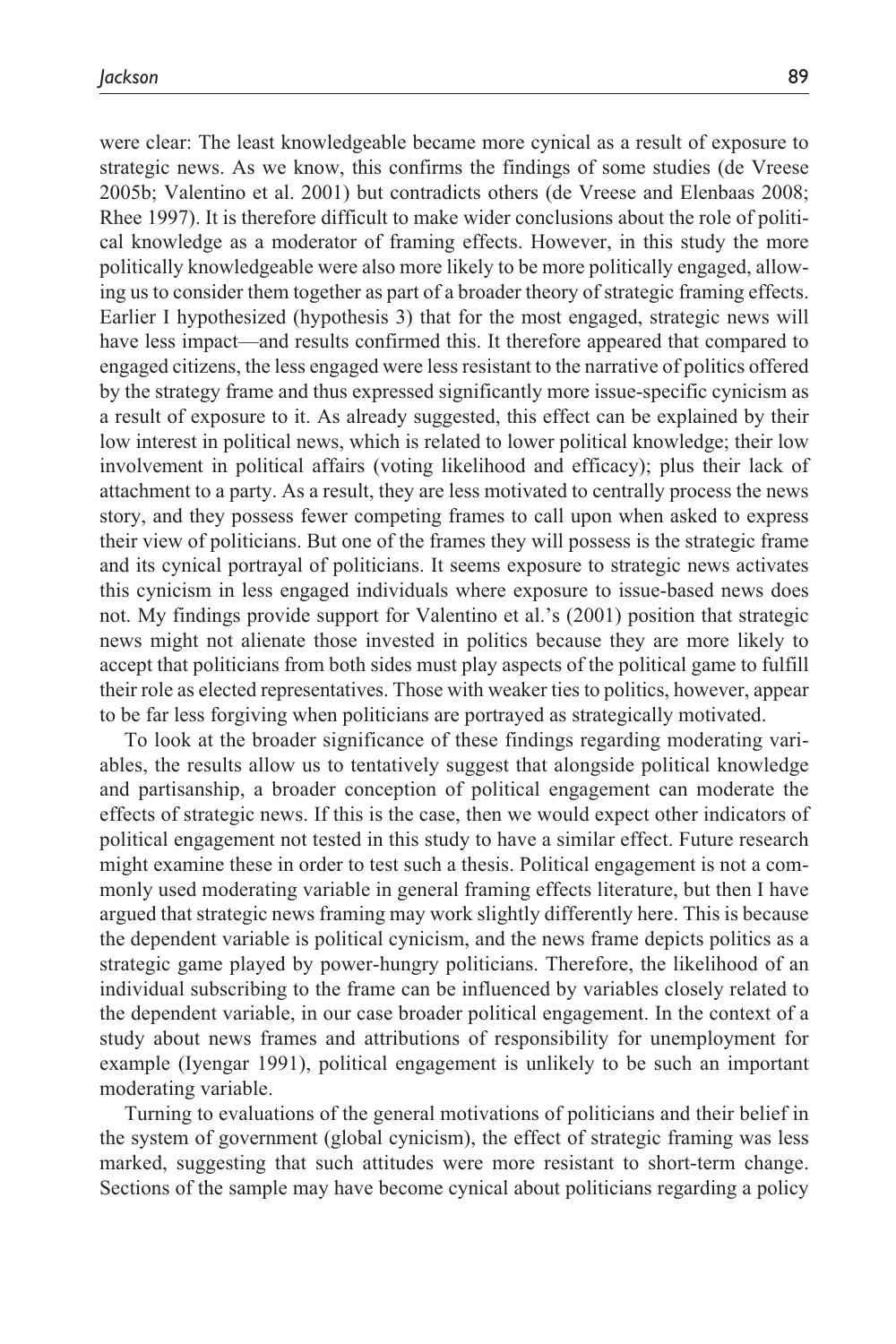debate, but very few were turned off politics altogether. This is an important finding because previous research has tended to use either issue-specific (e.g., Cappella and Jamieson 1997) or global/generic measures (e.g. Valentino et al. 2001) of cynicism, not both, in the same study. Whereas Valentino et al. (2001) found strategy news to activate global cynicism in certain individuals, there were no significant relationships found in this study. This might be a curious finding considering the similar research designs and procedures of Valentino et al. and the current study, but it is in line with other European research of recent years which has tended to find more moderate effects of strategic news (e.g., de Vreese 2004, 2005b) when compared to American studies, thus suggesting that the political settings may make a difference.

# **Conclusion**

The results of this study only partially support any concept of a "spiral of cynicism" in the UK, with "a spiral of cynicism for some" (Valentino et al. 2001) being a more accurate conclusion. From the findings, we can tentatively suggest Valentino et al.'s (2001) theory is expanded beyond knowledge and partisanship, to a more general conception of political engagement and knowledge. But given that the moderating role of political knowledge continues to elicit contradictory findings, further research is required to draw firm conclusions in this respect. What is more, future research should not rule out the possibility of a nonlinear relationship between political knowledge and/or engagement and susceptibility to strategic framing effects. Here, individuals most susceptible to media effects may be those in the moderate category of knowledge and/or engagement; who possess enough knowledge to understand, process, and incorporate the frame; but lack knowledge to base their political judgments on ideology, party identification, or other stable, long-held predispositions. Such a scenario was not supported by the present study's findings, but in the case of knowledge, it has been found elsewhere in media effects research (e.g., Valenzuela 2009; Zaller 1992). Nevertheless, if we accept that certain individuals are more susceptible to strategic framing effects, then it is important for future research to understand exactly how this relates to media consumption, as it may be that certain news sources hold more framing power than others as a result of their audience demographic. The question for future content analyses might then be how different media sectors and mediums cover strategy versus issues, something that has tended to be overlooked in studies that (commendably) often choose comparative and longitudinal breadth over depth.

The finding that global cynicism was, at best, only moderately affected by strategy news suggests that, in the UK at least, this type of news may not have the same deleterious consequences for the body politic that others suggest. However, there remain some strong reasons why we should not be too sanguine about the findings and their consequences for democratic engagement. The first is that this single-exposure experimental study cannot rule out the possibility that consistent doses of strategic news can result in a cumulative effect on global political cynicism, akin to the cultivation or "sleeper effect" theories of media effects (see Kleinnijenhuis et al. 2006; Zaller 1992, 2002). Indeed, as a result of their comprehensive review of framing, priming, and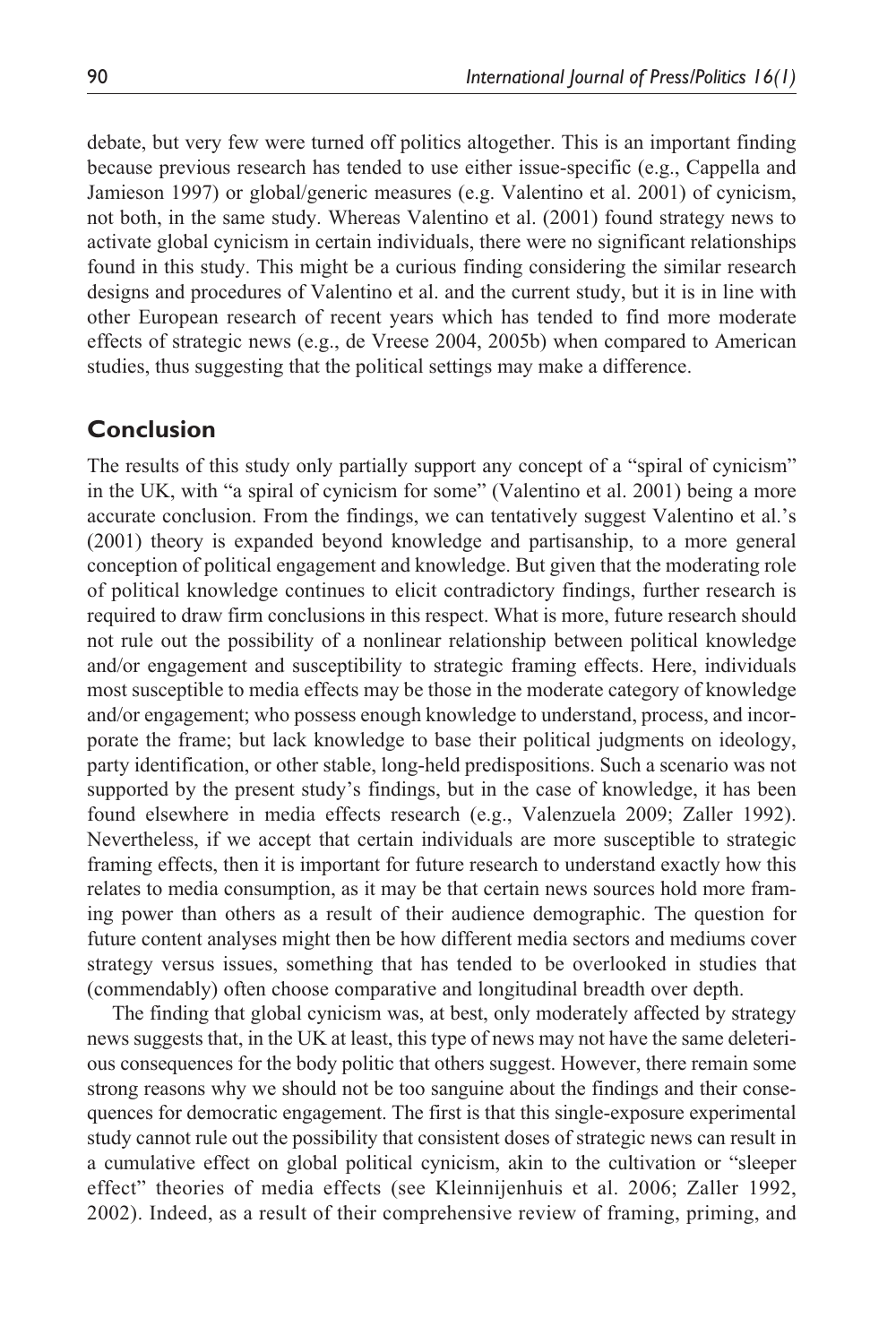agenda–setting effects literature, plus their own data, Cappella and Jamieson (1997) apply the cultivation theory to the effects of strategy frames. In their model, as a result of strategy news, audiences will learn about candidates' strategic activities and evaluate politicians in more cynical ways (issue-specific cynicism). Over a sustained period, as patterns of association are activated and reactivated, and strategic narratives reinforced, cynicism towards candidates will be cultivated to become cynicism towards politicians and campaigns more widely (global cynicism), and perhaps policy debates and governance as well. Ultimately this cynicism can result in public disengagement from the political process. Evidence to substantiate their claims from within the field of framing studies is, however, mixed. Valentino et al.'s (2001) experiment found that nonpartisans and nongraduates were somewhat less likely to say that they intended to vote as a result of exposure to the strategy frame, but otherwise the rest of their sample were no different to those exposed to the issue frame. Other studies have found that although frequent and repeated exposure to strategic news increased respondents' levels of political cynicism, turnout in a national referendum remained high and unrelated to the level of cynicism (de Vreese and Semetko 2002; Elenbaas and de Vreese 2008).

Separate from news framing studies, much political science literature in the USA and UK has explored the link between political cynicism and voting behavior (e.g., Almond and Verba 1963; Bartle 2002; Pattie et al. 2004; Rosenstone and Hansen 1993). In most cases, global measures of political attitudes are important because they have, to varying degrees, proved useful in explaining turnout in elections. Even when only weak relationships between these attitudes and participation have been found, most are unwilling to dismiss the importance of changes in them for the health and welfare of democracy (Craig 1993; Weatherford 1987).

A further reason why the findings should not be dismissed is the steady accumulation of content analysis data from a number of election and nonelection settings, which continue to demonstrate the saturation of contemporary news with strategic frames. This is important when we consider the mix of strategic and substantive news frames that the average citizen receives and provides some credibility to the sort of cultivation effect that Cappella and Jamieson (1997) propose.

If we therefore accept that strategic news is a problem, then perhaps the solution is for news organizations to offer more substantive news. But how realistic is such an outcome, given the current context in which many political journalists find themselves? Like many of their colleagues from other countries, UK news organizations are working in an increasingly commercial climate. Some of the most significant consequences of this are as a result of cost-cutting and the increasing pressure on journalists to produce more copy with the same or even less resources than in the past (Lewis et al. 2008). Strategic news appeals here because it is quick, cheap, and provides an easy way for journalists to put a new twist on the day's news compared to researching issues of substance (Fallows 1996; Kuhn 2003; Patterson 1993). In an increasingly competitive environment, news values become more imperative. Furthermore, in the eyes of journalists, strategic news has more intrinsic news value than substantive news (see de Vreese 2005a), as the former offers human interest, conflict, shared narratives (e.g., good vs. evil), and controversy (McManus 1994; Price and Tewksbury 1997).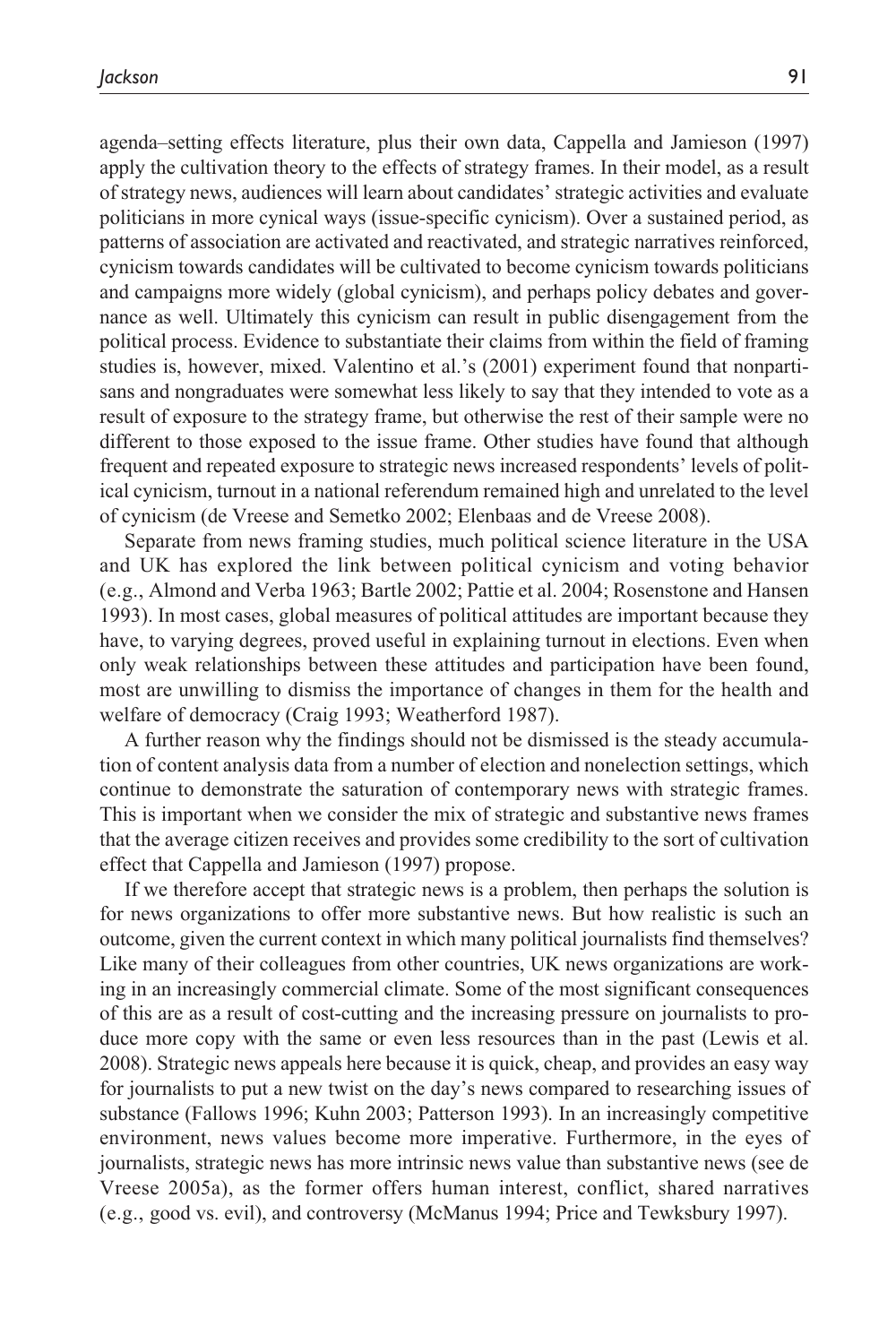A focus on strategic news is also an outcome of the "journalistic fightback" to perceived loss of autonomy due to ever more media savvy politicians and their PR consultants (Blumler 1997). Recent survey-based evidence gives little reason to believe that the relationship between journalists, politicians, and their media handlers is likely to improve any time soon (Brants et al. 2009).

A final reason that strategic news it unlikely to abate is that its undercurrent of cynicism with regards to politicians suits a narrative of politics that the electorate is increasingly in tune with. The evidence from this study, alongside other evidence in this field, shows how strategic news frames can activate and encourage political cynicism. But there can still be some credence to the news media's claim that they are merely reflecting a real public cynicism with politics in their coverage. Recent political scandals experienced in the UK over MP's expenses and political lobbying only serves to provide more reasons for journalists to suggest that politicians *are* motivated by personal gain.

In many ways, therefore, the conditions in which strategic news becomes most appealing to journalists are in the ascendancy. The degree of concern this ought to elicit might be dependent on the long-term impact of consistent exposure to strategic news and its potential link to democratic engagement. But as yet, this crucial question remains unresolved, and it will continue to provide a challenge for future research.

| Summary of issue CD media content                                                                                                                                                                                                                                                                                                                                                                                            | Summary of strategy CD media content                                                                                                                                                                                                                                                                                                                                                                                                                |
|------------------------------------------------------------------------------------------------------------------------------------------------------------------------------------------------------------------------------------------------------------------------------------------------------------------------------------------------------------------------------------------------------------------------------|-----------------------------------------------------------------------------------------------------------------------------------------------------------------------------------------------------------------------------------------------------------------------------------------------------------------------------------------------------------------------------------------------------------------------------------------------------|
| Item I                                                                                                                                                                                                                                                                                                                                                                                                                       | Item I                                                                                                                                                                                                                                                                                                                                                                                                                                              |
| BBC Ten o'clock News, May 13, 2003, 1.48 min.<br>The Five Tests: The BBC's economics editor,<br>Evan Davis, explains the five economic tests<br>for Euro entry and how likely they are to<br>be passed on June 9.                                                                                                                                                                                                            | BBC Ten o'clock News, May 13, 2003, 1.48 min.<br>The Five Tests: The BBC's economics editor,<br>Evan Davis, explains the five economic tests<br>for Euro entry and how likely they are to be<br>passed on June 9.                                                                                                                                                                                                                                   |
| Item 2                                                                                                                                                                                                                                                                                                                                                                                                                       | Item 2                                                                                                                                                                                                                                                                                                                                                                                                                                              |
| The Daily Telegraph, May 16, 2003, p. 13, 1,546<br>words.<br>"The Euro: What Really Matters to Britain."<br>By Philip Johnston.<br>This article firstly explains the five tests, then<br>outlines the arguments for and against<br>Britain entering the Euro. It considers<br>the implications of entering the Euro<br>for mortgages, pensions, jobs, prices in<br>the shops, taxes, and finally for British<br>sovereignty. | Five News at 7pm, May 13, 2003, 1.01 min.<br>The Five Tests: Five News's political editor, Andy<br>Bell, highlights the ambiguity of the five tests,<br>and suggests that a sixth test will be just<br>as important to the government: whether<br>they can win a referendum on the Euro.<br>He therefore highlights the importance of<br>political strategy for the outcome of the<br>assessment on Britain's membership of the<br>single currency. |

# **Appendix A** *Summary of Experiment CD Content*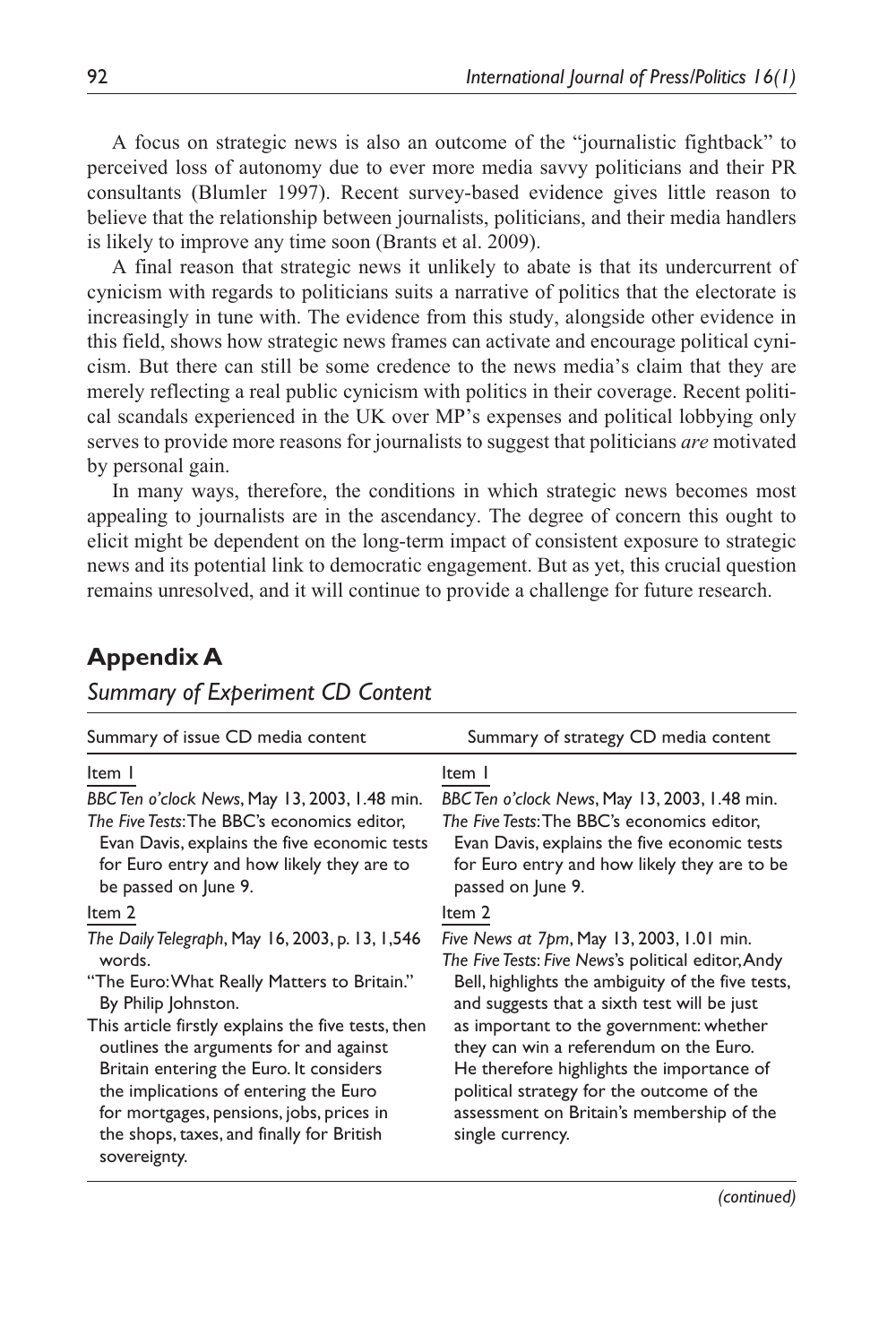# **Appendix A (continued)**

### Item 3

*Five News at 7pm*, June 9, 2003, 3.51 min. *Five News* reporters John Gilbert and Mark Jordan take sides on the Euro debate, each taking turns to present their case. The case for stresses the ease of currency transactions in the Eurozone, for both businesses and tourists. He also argues that trade and investment would be greater if Britain entered the Euro. Finally, he points out that competition from within the Eurozone would drive down prices in British shops. The case against joining firstly points out British public opinion on the issue: the majority being against joining. The inflexibility of the single interest rate is then attacked, as it could have pernicious effects for British mortgages. British sovereignty is at stake, he argues, as our economic decisions are taken away from us and given to Frankfurt. He finishes by comparing British unemployment and trade levels with France and Germany, arguing that we are better off staying out of the Euro.

# Item 4

*BBC Ten o'clock News*, May 15, 2003, 1.47 min.

- The BBC's Rory Cellan-Jones analyses the views of the car industry on the Euro debate.
- The boss of General Motors, Richard Wagner, says that membership of the Euro was not the deciding factor when deciding where to invest; instead, it was the overall health of the economy. Other car companies, such as Ford, are urging the government to enter the Euro sooner rather than later, because currency uncertainty is not good for long-term planning.

Summary of issue CD media content Summary of strategy CD media content

### Item 3

*The Sunday Telegraph*, May 11, 2003, p. 2, 814 words.

"Cabinet Splits as Minister Attacks Brown on Euro Delay; PM 'Authorises' Pro-Euro Ministers to Speak Out against Intransigent Chancellor."

By Colin Brown and Francis Elliot.

A pro-Euro Cabinet minister, Helen Liddell, urges the chancellor to consider a sixth test of what the consequences would be of staying out of the Euro. She also reiterates the need for the decision to be made by the Cabinet and not the chancellor alone. These comments are interpreted by the journalist as being part of the prime minister's strategy to take control of the Euro decision from Gordon Brown. We are then told of the Cabinet "row" over the wording of the statement on the five tests: Tony Blair wants a positive spin on a "no" announcement, as opposed to the more Eurosceptic Brown.

### Item 4

- *The Independent*, May 16, 2003, p. 1, 429 words.
- "Blair's Cabinet Coup against Brown Clears Path for an Early Euro Poll." By Andrew Grice.
- Despite it being widely assumed that the chancellor will give a "not yet" verdict on the five tests, the fact that there will be a Cabinet discussion over the decision is interpreted as a tactical victory for Tony Blair over his "rival," Gordon Brown. The influence of the largely pro-Euro Cabinet is said to mean that the chance of a referendum in the next Parliament will not be ruled out. Allies of the chancellor insisted that the prospects of a referendum had not changed, and dismissed the idea that he had lost control of the issue as "ridiculous."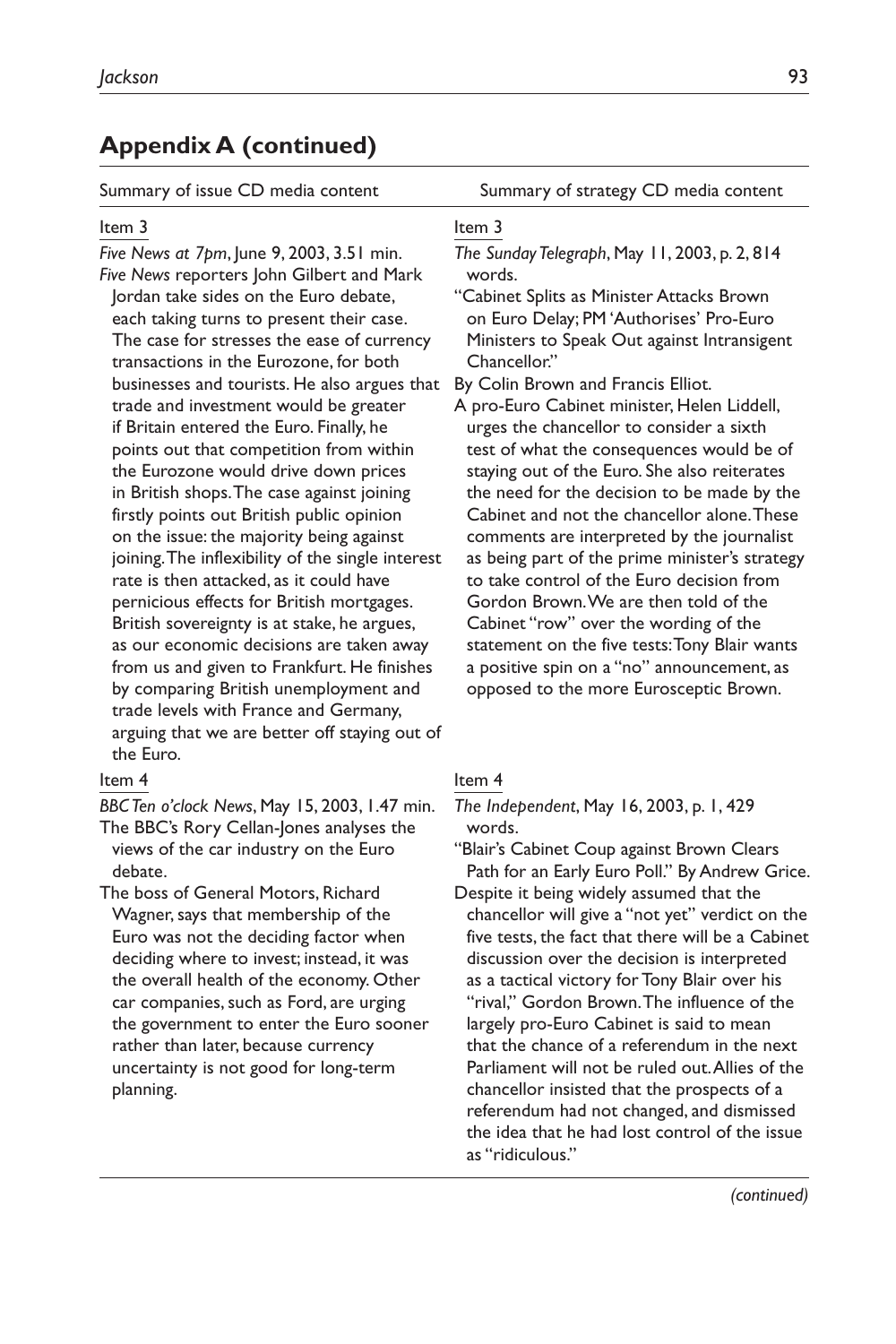# **Appendix A (continued)**

### Item 5

- *The Independent*, June 10, 2003, p. 1, 268 words.
- "The Euro: The Five Tests Brown's Verdict." By Andrew Grice.
- Written the day after the announcements of the five tests decision, this article outlines Gordon Brown's verdict. Despite significant progress over the last couple of years, the first test of convergence is still failed. The test for financial services is passed, with the chancellor stating that EMU entry would enhance the already strong position of the City. The test of flexibility is failed, "We cannot be confident that UK flexibility, while improved, is sufficient" according to the chancellor. The final two tests on the impact of the Euro for growth, stability and jobs; and investment, were both undecided. If convergence is achieved, then the last two tests will be passed.

### Item 6

*BBC Ten o'clock News*, June 9, 2003, 1.47 min. *The View from Europe*. The BBC's Stephen Sackur reports from Belgium, on the day that Britain said "not yet" to the Euro. He looks at how it has impacted ordinary lives, and concludes that it has become an "unremarkable fact of European life". Voxpops with Belgian people show how the Euro works on the street level: it is said to make traveling much easier, but prices have gone up since its introduction.

### Item 7

- BBC News Online, June 9, 2003, 731 words. "Q&A: What does the euro decision mean for you? Chancellor Gordon Brown has decided that Britain is not yet ready to
- adopt the euro. What does this mean for you? What are the financial and economic implications? And will the endless media speculation now come to an end? BBC News Online explains." This article answers the following

Summary of issue CD media content Summary of strategy CD media content

### Item 5

*ITV News at Ten*, May 18, 2003, 1.31 min. *ITV News*'s political correspondent, Libby Wiener, summarizes the "Euro row" that has been raging in the build up to the five tests announcement. Gordon Brown's statement that "economics not dogma" will be the deciding factor in his analysis is interpreted to mean "I'm in charge" of the Euro decision. Brown and Blair then released a statement yesterday in an attempt to dampen speculation that there was a rift between the two. Liberal Democrat economic spokesman, Matthew Taylor, criticizes the way the Euro decision is being conducted by the government.

### Item 6

*Daily Telegraph*, May 22, 2003, p. 8, 531 words.

"Mandelson Attacked for Fuelling Euro Feud.**"** By George Jones.

Both the chancellor and the PM rounded on Peter Mandelson after he claimed that Brown had "outmaneuvered" Blair over the Euro decision. These comments were also picked up by the Opposition leader, Iain Duncan Smith, who claimed the Cabinet were divided "from top to bottom" on the Euro.

### Item 7

BBC News Online, June 9, 2003, 860 words. "UK 'Not Yet Ready for the Euro.'"

This article details the announcement of the five tests, on June 9, 2003, with Gordon Brown saying "not yet" to the Euro. The chancellor outlined the potential benefits to Britain of entering the Euro, but he warned that joining at the wrong time could see unemployment rise, see cuts in public service spending and stall economic growth. He said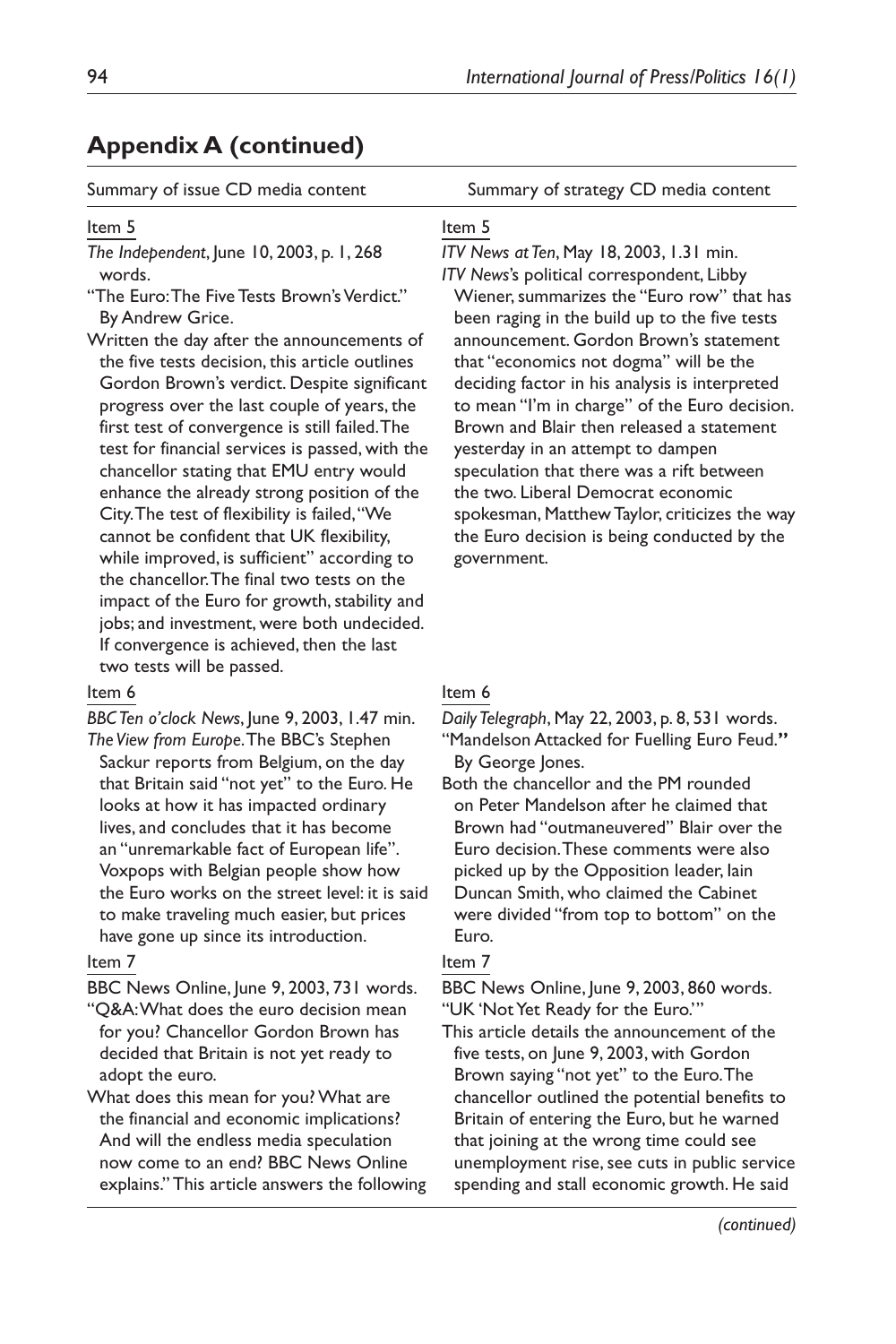# **Appendix A (continued)**

questions in a Q&A format: What does this mean for the pound in my pocket? Why did Mr. Brown say no to the Euro? Is the chancellor's decision popular? So what happens next?

### Summary of issue CD media content Summary of strategy CD media content

there was a need for further reforms of the UK housing market to tackle instability. And he said the government would also review its inflation targets as part of efforts to meet the test on convergence between the UK economy and the Eurozone. The Tories denounced the announcement as "an exercise in deceit," and reiterated the splits in government over the issue. According to BBC online correspondent Nick Assinder, "It was abundantly clear what the past two weeks' of cabinet involvement had been all about—saving Tony Blair's face."

### Item 8

*BBC Ten o'clock News*, June 9, 2003, 3.51 min. BBC political editor Andrew Marr gives his report of the Euro announcement. After all of the anticipation of the decision, not much happened he says. We are firstly shown parts of the chancellor's speech, before the reaction to it by the opposition parties. Michael Howard describes Brown and Blair as being "united in rivalry," and the five tests had only been invented to cover up differences between the two men.

### Item 9

Channel 4 News, June 10, 2003, 2.08 min.

A day after the Euro announcement, Channel 4 News's Gary Gibbon reports from the press conference held by the prime minister and chancellor, to launch the "Euro roadshow." The aim of the press conference was to build the case for joining the Euro in the future, but the questions they received were more interested in the relationship between the two men. Blair was asked directly whether he had a pact with Brown to hand over power at some stage. The reporter analyses how the two men swapped their usual roles, with the prime minister arguing the economic case, while the chancellor gave the more patriotic case for joining. **Overall** 

The strategy CD contained 10 minutes, 18 seconds of TV news material, spread across five news clips; and 2,634 words of newspaper text spread across four articles.

# **Overall**

The issue CD contained 9 minutes, 13 seconds of TV news material, spread across four news clips; and 2,545 words of newspaper text spread across three articles.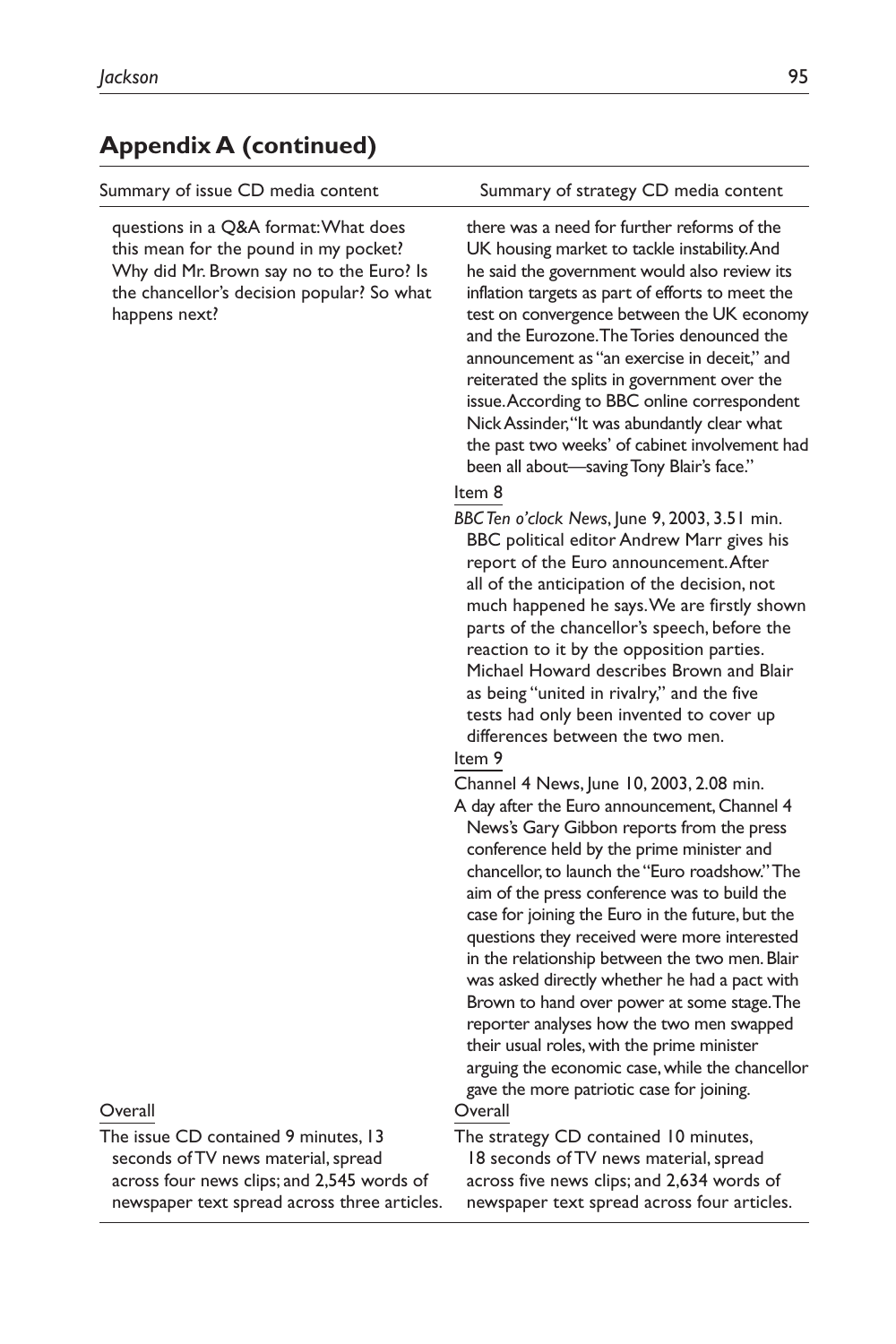# **Appendix B**

*Overview of Independent Variables*

*Age*: Scale ranging from 1 = *16 to 24* to 6 = *65*+ (*M* = 1.67, *SD* = 1.04)

*Gender*: 0 = female, 1 = male

*Political knowledge*: Four-item index, coded to give participants 1 point for each correct answer ( $M = 2.38$ ,  $SD = 1.05$ , alpha = .58). Questions tapped factual knowledge about British and European politics and international current affairs. Questions were (1) "How many members of the EU are there?" (2) "And how many of those countries have the Euro as their currency?" (3) "True or false: The number of MPs in British Parliament is about 100." (4) "In which country did last year's school siege take place?" Apart from the true-or-false question, all of the questions asked the respondent to choose from five answers, one of them being correct. There was no information in any of the stimuli that would help with the knowledge quiz.

*Partisanship*: On a yes/no scale, participants were asked, "Some people think of themselves as usually being a supporter of one political party rather than another. Do you usually think of yourself as being a supporter of one particular party or not?" This resulted in 104 partisans (coded as 1) and 194 nonpartisans (coded as 0).

*Internal political efficacy*: On a 5-point Likert scale ranging from 1 = *strongly agree* to 5 = *strongly disagree*, participants were asked their agreement to the statements, (1) "I think I am better informed about politics than most others"; (2) "It doesn't really matter which party is in power, in the end things go much the same"; and (3) "Sometimes politics is so complex that people like me do not understand what is going on." Responses were recoded if appropriate, added, then divided by three to form a scale of political efficacy with higher values representing higher efficacy (*M* = 2.92,  $SD = 0.89$ , alpha = .77).

*Political interest*: On a 5-point scale ranging from 1 = *none* to 5 = *a great deal*  $(M = 2.72, SD = 0.95).$ 

*Voting likelihood*: On a 10-point scale ranging from 1 = *definitely will not vote* to  $10 = \text{definitely will vote with regard to the next general election (*M* = 7.7, SD = 2.83).$ 

*Amount of news consumption:* In hours  $(M = 6.48, SD = 3.34)$ . Based on total hours of weekly news consumption.

*Interest in EU news:* On a 5-point scale ranging from  $1 = none$  to  $5 = a$  great deal  $(M = 3.39, SD = 0.91)$ .

### **Declaration of Conflicting Interests**

The author(s) declared no conflicts of interest with respect to the authorship and/or publication of this article.

### **Funding**

The author(s) received no financial support for the research and/or authorship of this article.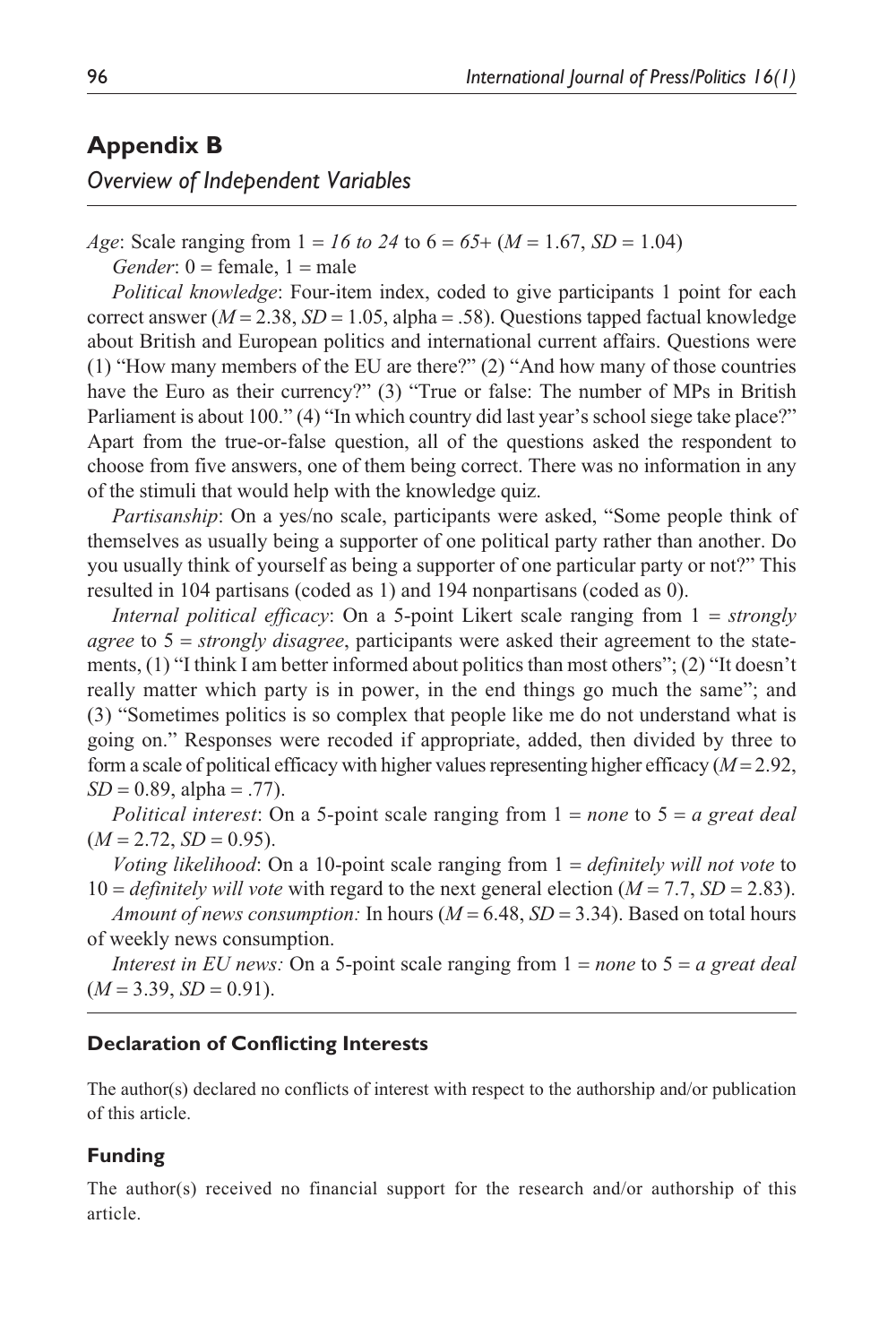## **Notes**

- 1. Although political knowledge is not as comprehensive a measure as political sophistication (see Luskin 1987), it still acts as a comparable indicator to previous research on moderators of framing effects.
- 2.Although the study was not conducted in an election context, intention to vote in the next general election is still a relevant indictor of political engagement, as it is a form of participation and action.
- 3.A control group was therefore excluded. Including a control group would essentially mean designing a "frameless" news story (de Vreese 2004). Given the aims of this study, it is fair to consider the issue group as the functional equivalent of the control group, as they are not exposed to the strategy stimulus. This is consistent with the procedures used in similar framing studies (de Vreese 2004; Iyengar 1991; Nelson et al. 1997; Valentino et al. 2001).
- 4.These are "(1) winning and losing as the central concern; (2) the language of wars, games, and competition; (3) a story with performers, critics, and audience (voters); (4) centrality of performance, style, and perception of the candidate; (5) heavy weighting of polls and the candidate's standing in them" (Cappella and Jamieson 1997: 33).
- 5.The quantitative manipulation check included seven questions about the experimental content, measuring respondents' agreement on a 5-point Likert-type scale as to whether they could recognize elements of strategic reporting. These were recoded and averaged to form a scale of strategy frame recognition, ranging from 1 to 5 (with higher numbers indicating greater recognition). The means for the strategy group ( $M = 4.32$ ,  $SD = 0.47$ ) of sixteen respondents were considerably higher than for the issue group ( $M = 0.77$ ,  $SD = 0.75$ ) of sixteen respondents. Given the small numbers, *t*-test results are inappropriate to report. Qualitative interviews were also conducted with ten respondents as part of the pilot. As Aronson et al. (1990) recommend, the qualitative interviews were conducted immediately after the participant had seen the media exposure and before the posttest. Interviews revealed the expected perceived differences between the news content, with respondents exposed to issue stories finding the direction of the reporting to be "straight" and focused on the issues not strategies. In contrast, strategy respondents recognized the strategy-centered narrative, with "typical politicians" a prominent theme. In the main study, there was an indicator of issuespecific cynicism that also acted as a de facto manipulation check: "The debate about the euro is more about personality than the substance of the issue." The strategy sample mean was 2.41 and the issue sample was 1.83 ( $t = 5.76$ ,  $p < .001$ ) on a 5-point scale (with higher scores indicating greater cynicism), confirming that the exposures were perceived to be different on the dimensions they were chosen on.
- 6.Once the participant had completed the experiment, the data was automatically sent to us via the web. They did not need to be online when completing the experiment. The CD was programmed to retain a "cookie" on the user's computer until he or she went online.
- 7. The mean length of time for the strategy participants  $(23 \text{ minutes}, SD = 6.1)$  was not significantly different ( $p > .05$ ) from that of the issue participants (24 minutes,  $SD = 7.2$ ).
- 8.Hierarchical regression is similar to stepwise regression, but the researcher, not the computer, determines the order of entry of the variables. Variables or sets of variables are entered in steps (or blocks), with each independent variable being assessed in terms of what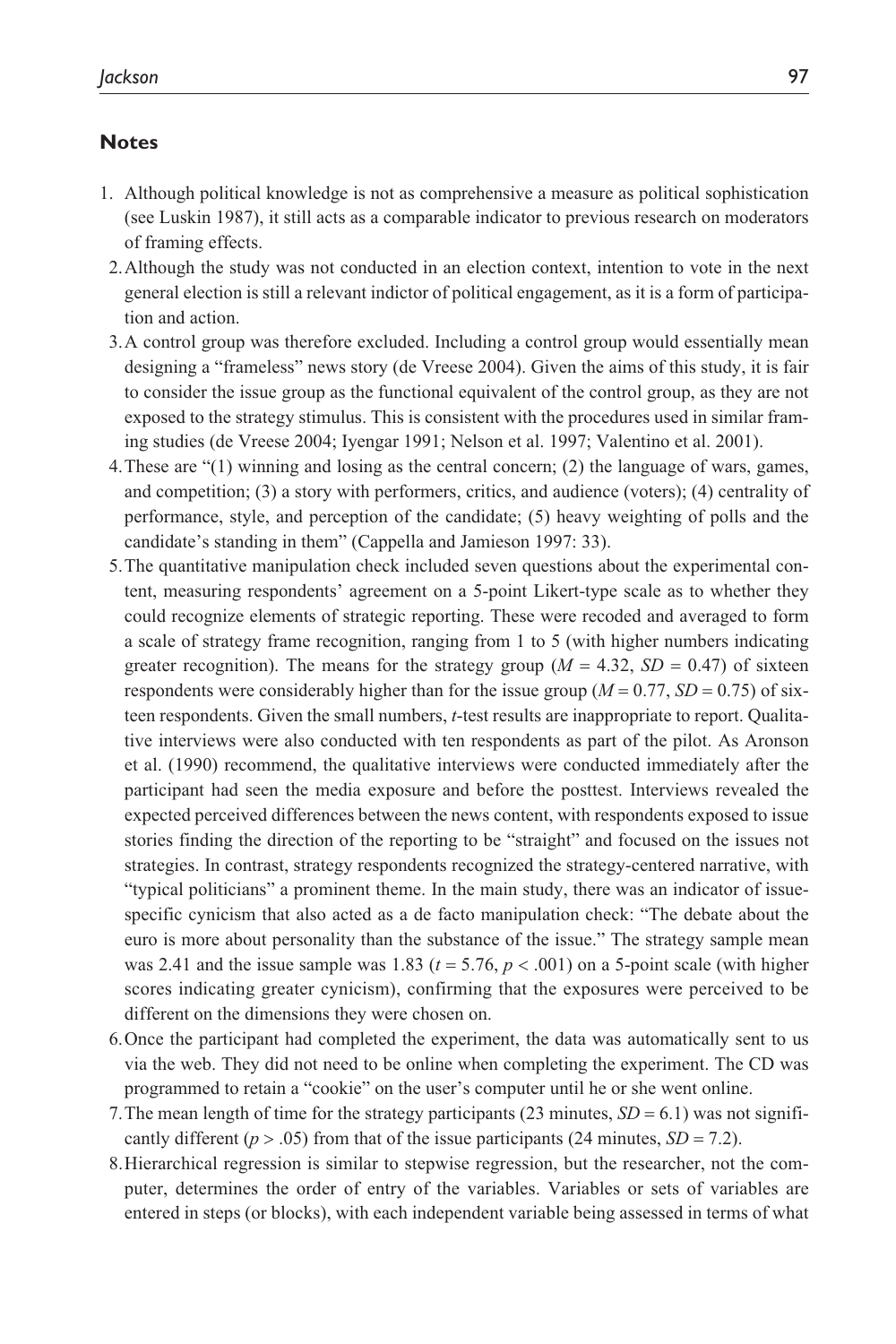it adds to the prediction of the dependent variable, after the previous variables have been controlled for.

9.The variance inflation factor (VIF) average for political knowledge and the various political engagement indicators was 1.031, with none exceeding 1.120.

### **References**

- Almond, G., and S. Verba. 1963. *The Civic Culture: Political Attitudes and Democracy in Five Nations*. Princeton, NJ: Princeton University Press.
- Ansolabehere, S., and S. Iyengar. 1995. *Going Negative: How Attack Ads Shrink and Polarize the Electorate*. New York, NY: Free Press.
- Aronson, E., P. C. Ellsworth, J. M. Carlsmith, and M. Gonzales. 1990. *Methods of Research in Social Psychology.* 2nd Edition. New York, NY: McGraw-Hill.
- Bartle, J. 2002. "Why Labour Won—Again." In *Britain at the Polls 2001*, ed. A. King. New York, NY: Chatham House.
- Bennett, W. L. 2004. "Branded Political Communication: Lifestyle Politics, Logo Campaigns, and the Rise of Global Citizenship." In *Politics, Products, and Markets: Exploring Political Consumerism Past and Present*, ed. M. Micheletti, A. Follesdal, and D. Stolle. New Brunswick, NJ: Transaction Books.
- Blumler, J. G. 1997. "Origins of the Crisis of Communication for Citizenship." *Political Communication* 14:395–404.
- Brants, K., C. H. de Vreese, J. Möller, and P. van Praag. 2009. "The Real Spiral of Cynicism? Symbiosis and Mistrust between Politicians and Journalists." *International Journal of Press/ Politics* 15(1):25–40.
- Brown, S. R., and L. E. Melamed. 1990. *Experimental Design and Analysis*. Newbury Park, CA: Sage.
- Cappella, J. N., and K. H. Jamieson. 1997. *Spiral of Cynicism: The Press and the Public Good*. New York, NY: Oxford University Press.
- Chong, D., and J. N. Druckman. 2007. "Framing Theory." *Annual Review of Political Science* 10:103–26.
- Citrin, J. 1974. "The Political Relevance of Trust in Government." *American Political Science Review* 68:973–88.
- Craig, S. C. 1993. *The Malevolent Leaders: Popular Discontent in America*. Boulder, CO: Westview.
- Delli Carpini, M. X. 2000. "Gen.com: Youth, Civic Engagement, and the New Information Environment." *Political Communication* 17(4):341–49.
- de Vreese, C. H. 2004. "The Effects of Strategic News on Political Cynicism, Issue Evaluation, and Policy Support: A Two- Wave Experiment." *Mass Communication and Society* 7(2):191–214.
- de Vreese, C. H. 2005a. *Framing Europe: Television News and European Integration*. Amsterdam, the Netherlands: Her Spinus.
- de Vreese, C. H. 2005b. "The Spiral of Cynicism Reconsidered." *European Journal of Communication* 20(3):283–301.
- de Vreese, C. H., and M. Elenbaas. 2008. "Media in the Game of Politics: Effects of Strategic Metacoverage on Political Cynicism." *Harvard International Journal of Press/Politics* 13(3):285–309.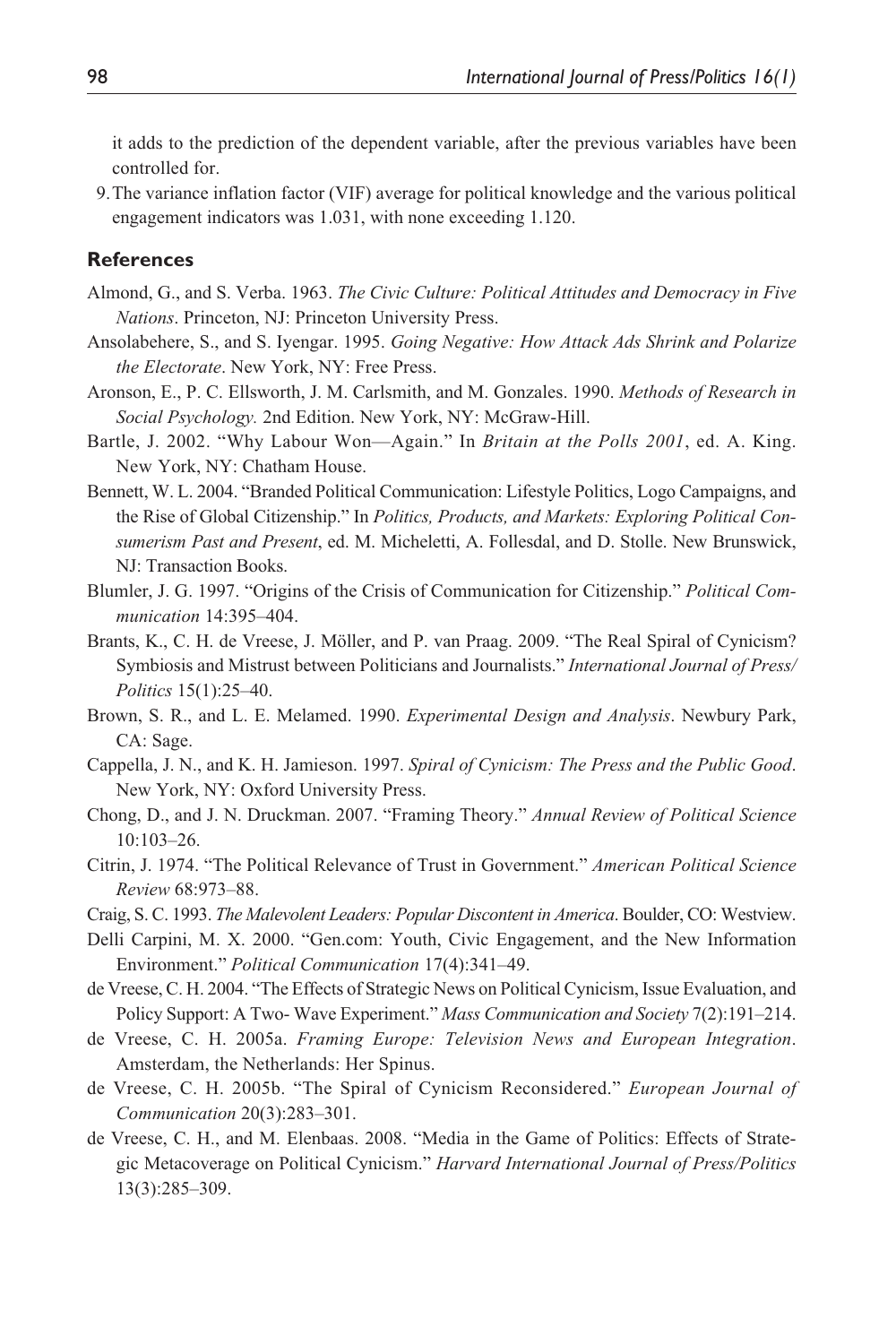- de Vreese, C. H., J. Peter, and H. A. Semetko. 2001. "Framing Politics at the Launch of the Euro: A Cross-National Comparative Study of Frames in the News." *Political Communication* 18:107–22.
- de Vreese, C. H., and H. A. Semetko. 2002. "Cynical and Engaged: Strategic Campaign Coverage, Public Opinion and Mobilisation in a Referendum." *Communication Research* 29(6):615–41.
- Druckman, J. N. 2004. "Political Preference Formation: Competition, Deliberation, and the (Ir) relevance of Framing Effects." *American Political Science Review* 98:671–86.
- Druckman, J. N., and K. R. Nelson. 2003. "Framing and Deliberation: How Citizens' Conversations Limit Elite Influence." *American Journal of Political Science* 47:729–45.
- Electoral Commission and Hansard Society. 2007. *An Audit of Political Engagement 4*. London, UK: Electoral Commission and Hansard Society.
- Elenbaas, M., and de Vreese, C.H. 2008. The Effects of Strategic News on Political Cynicism and Vote Choice Among Young Voters in a Referendum. *Journal of Communication*, 58(3), 550-67.
- Entman, R. M. 1989. *Democracy without Citizens: Media and the Decay of American Politics*. New York, NY: Oxford University Press.
- Erber, R., and R. R. Lau. 1990. "Political Cynicism Revisited: An Information-Processing Reconciliation of Policy-Based and Incumbency-Based Interpretations of Changes in Trust in Government." *American Journal of Political Science Review* 34:236–53.
- Fallows, J. 1996. *Breaking the News: How the Media Undermine American Democracy*. New York, NY: Vintage.
- Fazio, R. H. 1995. "Attitudes as Object-Evaluation Associations: Determinants, Consequences, and Correlates of Attitude Accessibility." In *Attitude Strength: Antecedents and Consequences*, ed. R. E. Petty and J. A. Krosnick. Hillsdale, NJ: Lawrence Erlbaum.
- Ford, T. E., and A. W. Kruglanski. 1995. "Effects of Epistemic Motivations on the Use of Accessible Constructs in Social Judgment." *Personality and Social Psychology Bulletin* 21(9):950–62.
- Gavin, N. T. 2007. *Press and Television in British Politics*. Basingstoke, UK: Palgrave Macmillan.
- Iyengar, S. 1991. *Is Anyone Responsible? How Television Frames Political Issues*. Chicago, IL: University of Chicago Press.
- Jamieson, K. H. 1992. *Dirty Politics*. Oxford, UK: Oxford University Press.
- Just, M., A. Crigler, and T. Buhr. 1999. "Voice, Substance and Cynicism in Presidential Campaign Media." *Political Communication* 16(1):15–24.
- Kerbel, M. R., S. Apee, and M. H. Ross. 2000. "PBS Ain't So Different: Public Broadcasting, Election Frames, and Democratic Empowerment." *Harvard International Journal of Press/ Politics* 5(8):8–32.
- Kinder, D. R., and T. Palfrey, eds. 1993. *Experimental Foundations of Political Science*. Ann Arbor: University of Michigan Press.
- Kleinnijenhuis, J., A. M. J. van Hoof, and D. Oegema. 2006. "Negative News and the Sleeper Effect of Distrust." *Harvard International Journal of Press/Politics* 11(2):86–104.
- Kuhn, R. 2003. "The Media and Politics." In *Developments in British Politics 7*, ed. P. Dunleavy, A. Gamble, R. Heffernan, and G. Peele. Hampshire, UK: Palgrave Macmillan.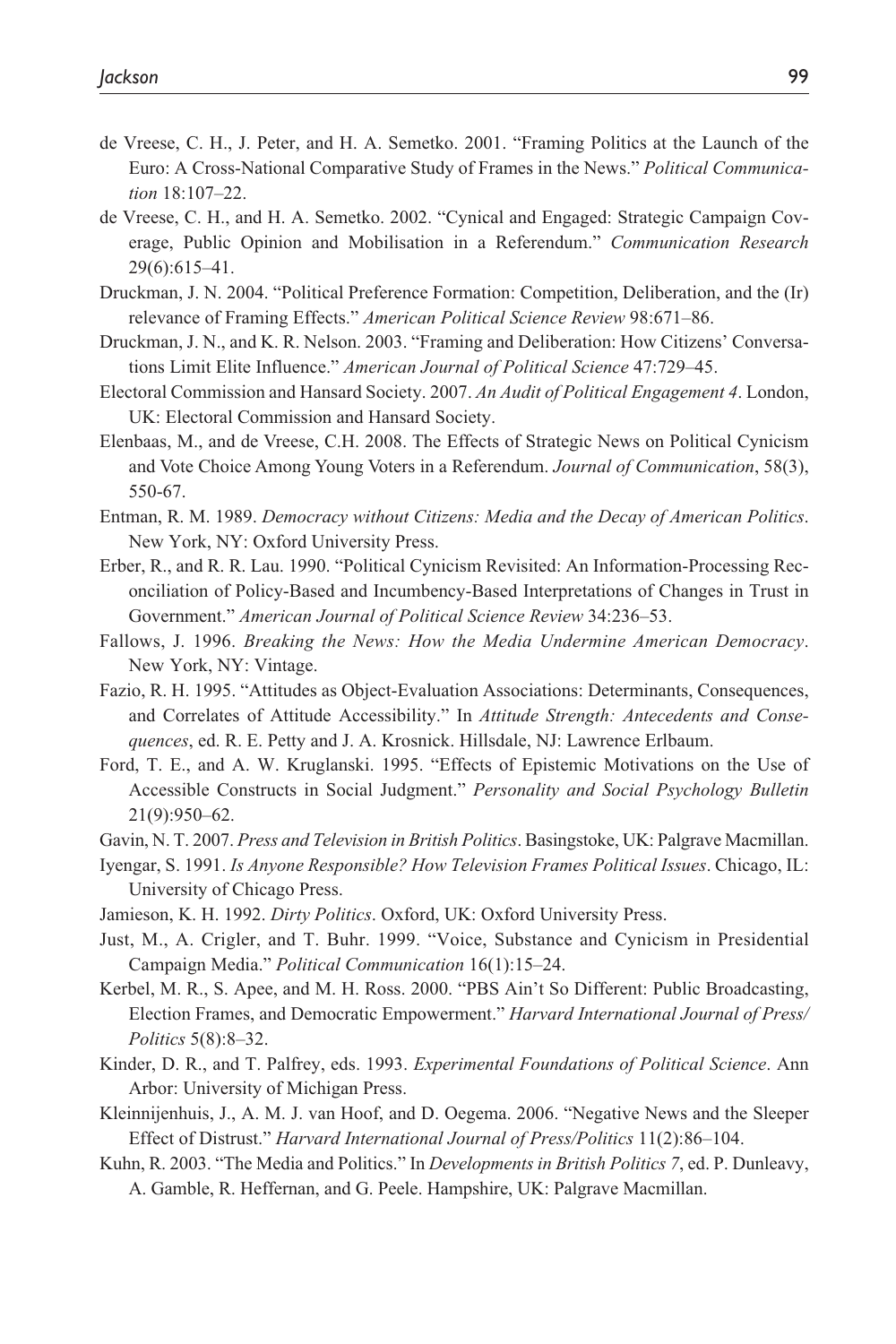- Lawrence, R. 2000. "Game Framing the Issues: Tracking the Strategy Frame in Public Policy News." *Political Communication* 17:93–114.
- Lewis, J., A. Williams, and B. Franklin. 2008. "Four Rumours and an Explanation." *Journalism Practice* 2(1):27–45.
- Luskin, R.C. 1987. Measuring Political Sophistication. *American Journal of Political Science*, 31: 856-99.
- McGuire, W. J. 1968. "Personality and Susceptibility to Social Influence." In *Handbook of Personality Theory and Research*, ed. E. F. Borgatta and W. W. Lambert. New York, NY: Rand-McNally.
- McLeod, D. M., and B. H. Detenber. 1999. "Framing Effects of Television News Coverage of Social Protest." *Journal of Communication* 49(3):3–23.
- McManus, M. 1994. *Market Driven Journalism: Let the Citizen Beware?* Thousand Oaks, CA: Sage.
- McNair, B. 2006. *Cultural Chaos: Journalism, News and Power in a Globalised World*. London, UK: Routledge.
- Miller, A. H. 1974. "Political Issues and Trust in Government: 1964-1970." *American Political Science Review* 68:951–72.
- Morris, J., and R. A. Clawson. 2005. "Media Coverage of Congress in the 1990s: Scandals, Personalities, and the Prevalence of Policy and Process." *Political Communication* 22(3):297–313.
- Nelson, T. E., Z. M. Oxley, and R. A. Clawson. 1997. "Toward a Psychology of Framing Effects." *Political Behavior* 19:221–46.
- Norris, P. 2000. *A Virtuous Circle: Political Communication in Post-industrial Democracies*. Oxford, UK: Oxford University Press.
- Patterson, T. E. 1993. *Out of Order*. New York, NY: Knopf.
- Pattie, C., P. Seyd, and P. Whiteley. 2004. *Citizenship in Britain: Values, Participation and Democracy*. Cambridge, UK: Cambridge University Press.
- Petty, R. T., and J. E. Cacioppo. 1986. *Communication and Persuasion*. New York, NY: Springer-Verlag.
- Pinkleton, B. E., and E. W. Austin. 2002. "Exploring Relationships among Media Use Frequency, Perceived Media Importance, and Media Satisfaction in Political Disaffection and Efficacy." *Mass Communication and Society* 5:113–40.
- Price, V., and D. Tewksbury. 1997. "News Values and Public Opinion. A Theoretical Account of Media Priming and Framing." In *Progress in Communication Science*, ed. G. Barnett and F. J. Boster. Greenwich, CT: Abiex.
- Rhee, J. W. 1997. "Strategy and Issue Frames in Election Campaign Coverage: A Social Cognitive Account of Framing Effects." *Journal of Communication* 47(3):26–48.
- Rosenstone, S. J., and J. M. Hansen. 1993. *Mobilization, Participation and Democracy in America*. New York, NY: Simon & Schuster.
- Sanders, D., and P. Norris. 1998. "Does Negative News Matter? The Effects of Television News on Party Images in the 1997 British General Election." In *British Elections and Parties Review 8: The 1997 General Election*, ed. D. Denver, J. Fisher, P. Cowley, and C. Pattie. London, UK: Frank Cass.